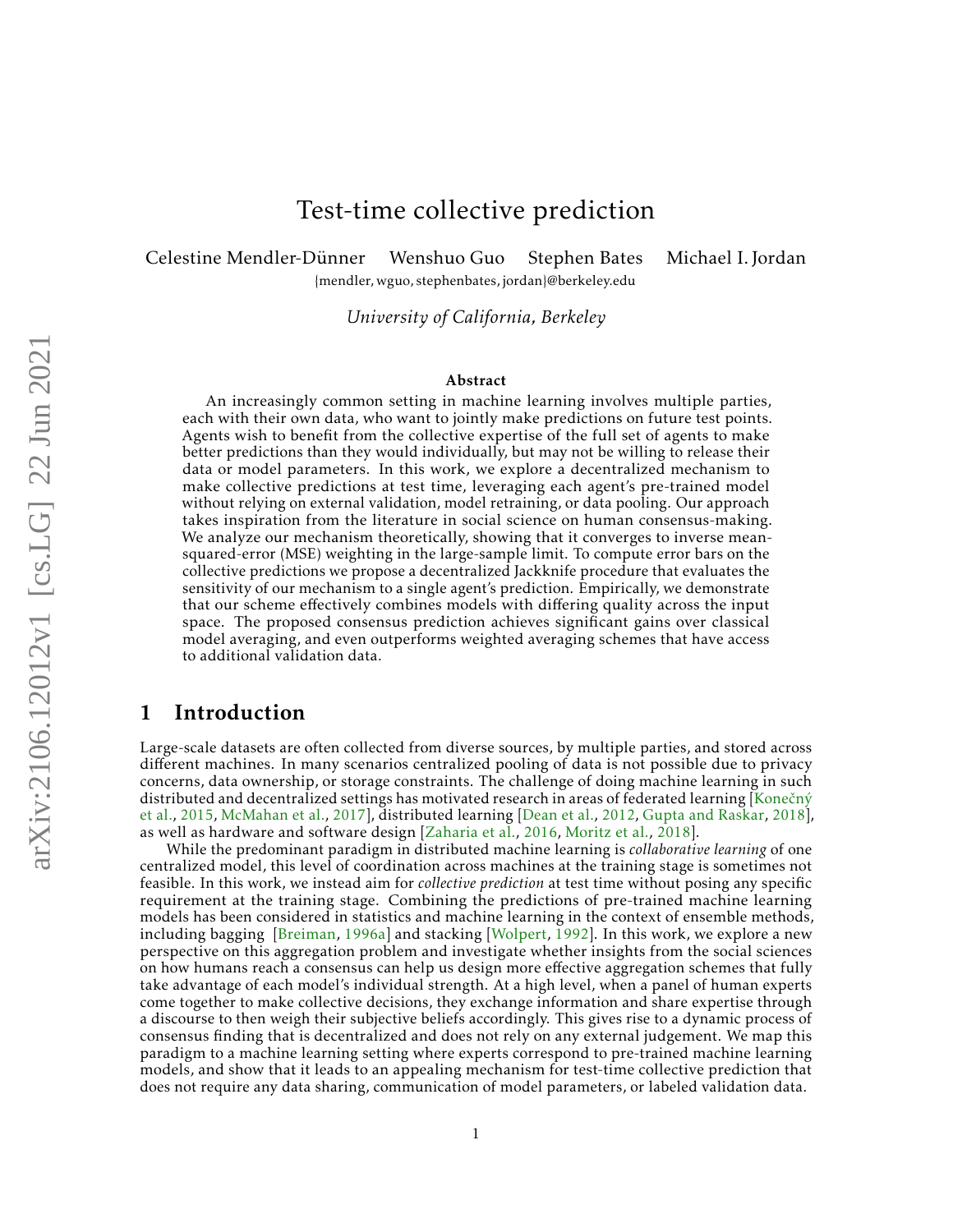<span id="page-1-0"></span>

Figure 1: (Test-time aggregation of heterogeneous models). *The proposed method upweights more accurate models (lower MSE) adaptively in different regions of the input space. Constructed from a regression task described in Section [4.1.](#page-7-0)*

#### 1.1 Our work

We build on a model for human consensus finding that defines an iterative process of opinion pooling based on *mutual trust scores* among agents [\[DeGroot,](#page-11-3) [1974\]](#page-11-3). Informally speaking, a mutual trust score reflects an agent's willingness to adapt another agent's opinion. Thus, each individual's impact on the final judgment depends on how much it is trusted by the other agents.

Mapping the DeGroot model to our learning scenario, we develop a scheme where each agent uses its own local training data to assess the predictive accuracy of other agents' models and to determine how much they should be trusted. This assessment of mutual trust is designed to be adaptive to the prediction task at hand, by using only a subset of the local data in the area around the current test point. Then, building on these trust scores, a final judgment is reached through an iterative procedure, where agents repeatedly share their updated predictions.

This aggregation scheme is conceptually appealing as it mimics human consensus finding, and exhibits several practical advantages over existing methods. First, it is decentralized and does not require agents to release their data or model parameters. This can be beneficial in terms of communication costs and attractive from a privacy perspective, as it allows agents to keep their data local and control access to their model. Second, it does not require hold-out validation data to construct or train the aggregation function. Thus, there is no need to collect additional labeled data and coordinate shared access to a common database. Third, it does not require any synchronization across agents during the training stage, so agents are free to choose their preferred model architecture, and train their models independently.

A crucial algorithmic feature of our procedure is its *adaptivity* to the test point at hand, which allows it to deal with inherent variations in the predictive quality across models in different regions of the input space. Figure [1](#page-1-0) illustrates how our mechanism adaptively upweights models with lower error depending on the test point's location in the input space. In fact, we prove theoretically that our aggregation procedure can recover inverse-MSE weighting in the large-sample limit, which is known to be optimal for variance reduction of unbiased estimators [\[Bates and Granger,](#page-10-2) [1969\]](#page-10-2).

To assess our procedure's sensitivity to the predictions of individual agents we propose a decentralized Jackknife algorithm to compute error bars for the consensus predictions with respect to the collection of observed agents. These error bars offer an attractive target of inference since they are agnostic to how individual models have been trained, can be evaluated without additional model evaluations, and allow one to diagnose the vulnerability of the algorithm to malicious agents.

On the empirical side, we demonstrate the efficacy of our mechanism through extensive numerical experiments across different learning scenarios. In particular, we illustrate the mechanism's advantages over model averaging as well as model selection, and demonstrate that it consistently outperforms alternative non-uniform combination schemes that have access to additional validation data across a wide variety of models and datasets.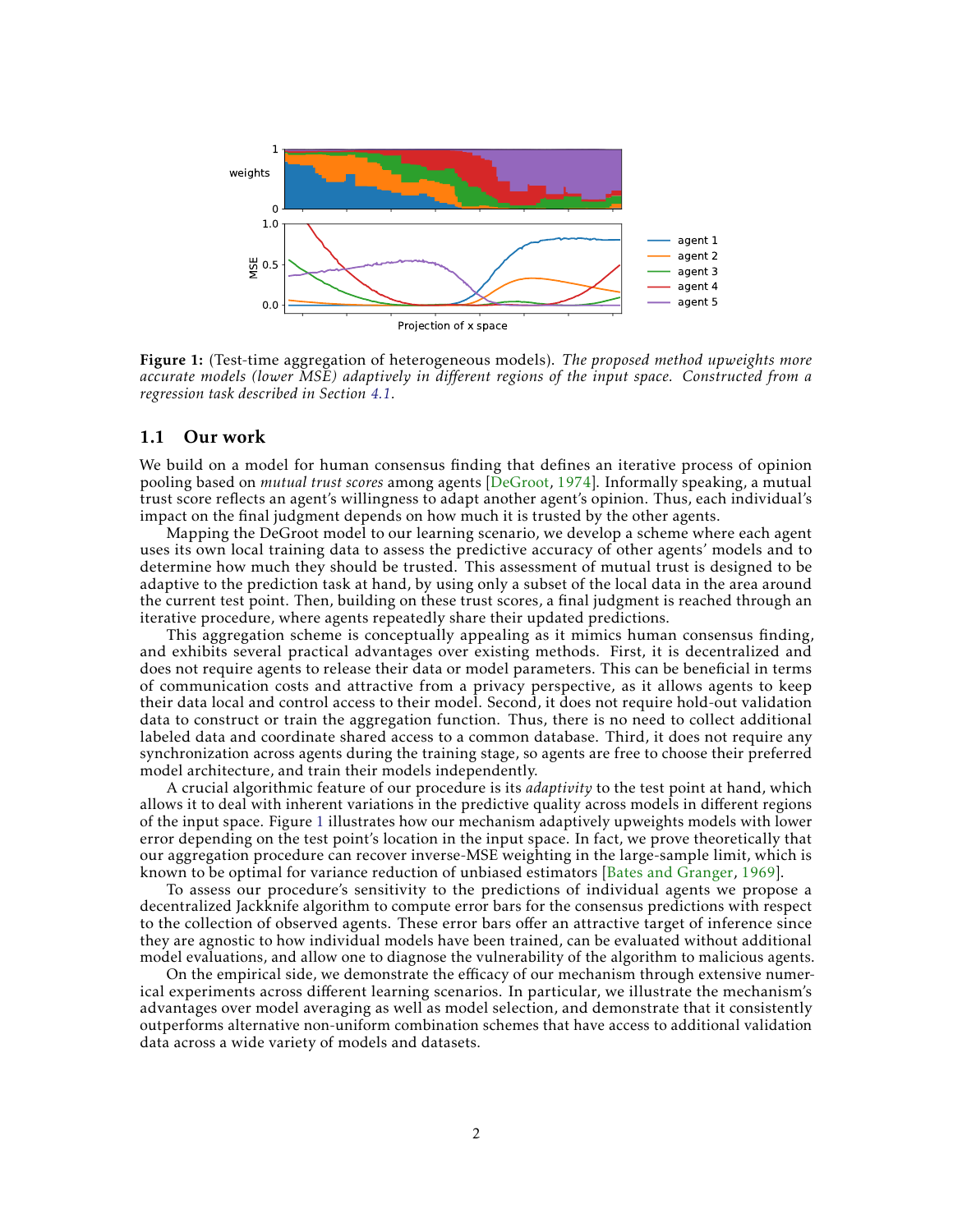#### 1.2 Related work

The most common approach for combining expert judgment is to aggregate and average individual expert opinions [\[Hammitt and Zhang,](#page-11-4) [2013\]](#page-11-4). In machine learning this statistical approach of equally-weighted averaging is also known as the "mean-rule" and underlies the popular *bagging* technique [\[Breiman,](#page-10-1) [1996a,](#page-10-1) [Buja and Stuetzle,](#page-10-3) [2006,](#page-10-3) [Efron,](#page-11-5) [2014\]](#page-11-5). It corresponds to an optimal aggregation technique for dealing with uncertainty in settings where individual learners are homogeneous and the local datasets are drawn independently from the same underlying distribution. While principled, and powerful due to its simplicity, an unweighted approach cannot account for heterogeneity in the quality, or the expertise, of the base learners.

To address this issue, performance-weighted averaging schemes have been proposed in various contexts. For determining an appropriate set of weights, these approaches typically rely on calibrating variables [\[Aspinall,](#page-10-4) [2010\]](#page-10-4) to detect differences in predictive quality among agents. In machine learning these calibrating variables correspond to labeled cross-validation samples, while in areas such as expert forecasting and risk analysis these variables take the form of a set of agreed-upon seed questions [\[Cooke,](#page-10-5) [1991\]](#page-10-5). These weights can be updated over time using statistical information about the relative predictive performance [\[Rogova,](#page-12-3) [2008\]](#page-12-3) or the posterior model probability [\[Wasser](#page-12-4)[man et al.,](#page-12-4) [2000\]](#page-12-4). More recently there have been several applications to classification that focus on dynamic selection techniques [\[Cruz et al.,](#page-10-6) [2018b\]](#page-10-6), where the goal is to select the locally best classifier from a pool of classifiers on the fly for every test point. At their core, these approaches all rely on constructing a good proxy for local accuracy in a region of the feature space around the test point and to use this proxy to weight or rank the candidate models. Various versions of distance and accuracy metrics have been proposed in this context [eg. [Woods et al.,](#page-12-5) [1997,](#page-12-5) [Didaci et al.,](#page-11-6) [2005,](#page-11-6) [Cruz](#page-10-7) [et al.,](#page-10-7) [2018a\]](#page-10-7). However, all these methods rely crucially on shared access to labeled validation data to determine the weights. Similarly, aggregation rules such as *stacking* [\[Breiman,](#page-10-8) [1996b,](#page-10-8) [Coscrato et al.,](#page-10-9) [2020\]](#page-10-9) or *meta-models* [\[Albardan et al.,](#page-10-10) [2020\]](#page-10-10), both of which have proved their value empirically, require a central trusted agency with additional data to train an aggregation function on top of the predictor outputs. A related model-based aggregation method, the mixture-of-experts model [\[Jacobs](#page-11-7) [et al.,](#page-11-7) [1991\]](#page-11-7), requires joint training of all models as well as data pooling.

To the best of our knowledge there is no approach in the literature that can perform adaptive performance weighting without relying on a central agent to validate the individual models. Notably, our approach differs from general frameworks such as model parameter mixing [\[Zhang et al.,](#page-12-6) [2013\]](#page-12-6), model fusion [\[Leontev et al.,](#page-11-8) [2018,](#page-11-8) [Singh and Jaggi,](#page-12-7) [2020\]](#page-12-7) in that agents are not required to release their models.

Outside machine learning, the question of how to combine opinions from different experts to arrive at a better overall outcome has been studied for decades in risk analysis [\[Hanea et al.,](#page-11-9) [2018,](#page-11-9) [Clemen and Winkler,](#page-10-11) [1999\]](#page-10-11) and management science [\[Morris,](#page-12-8) [1977\]](#page-12-8). Simplifying the complex mechanism of opinion dynamics, the celebrated DeGroot model [\[DeGroot,](#page-11-3) [1974\]](#page-11-3) offers an appealing abstraction to reason mathematically about human consensus finding. It has been popular in the analysis of convergent beliefs in social networks and it can be regarded as a formalization of the Delphi technique, which has been used to forecast group judgments related to the economy, education, healthcare, and public policy [\[Dalkey,](#page-10-12) [1972\]](#page-10-12). Extensions of the DeGroot model have been proposed to incorporate more sophisticated socio-psychological features that may be involved when individuals interact, such as homophily [\[Hegselmann and Krause,](#page-11-10) [2002\]](#page-11-10), competitive interactions [\[Altafini,](#page-10-13) [2013\]](#page-10-13) and stubbornness [\[Friedkin and Bullo,](#page-11-11) [2017\]](#page-11-11).

### 2 Preliminaries

We are given *K* independently trained models and aim to aggregate their predictions at test time. Specifically, we assume there are  $K$  agents, each of which holds a local training dataset,  $\mathcal{D}_k$ , of size  $n_k$ , and a model  $f_k: \mathcal{X} \to \mathcal{Y}$ . We do not make any prior assumption about the quality or structure of the individual models, other than that they aim to solve the same regression tasks.

At test time, let  $x' \in \mathcal{X}$  denote the data point that we would like to predict. Each agent  $k \in [K]$ has her own prediction for the test point corresponding to  $f_k(x')$ . Our goal is to design a mechanism M that combines these predictions into an accurate single prediction,  $p^*(x') = M(f_1(x'),..., f_K(x'))$ .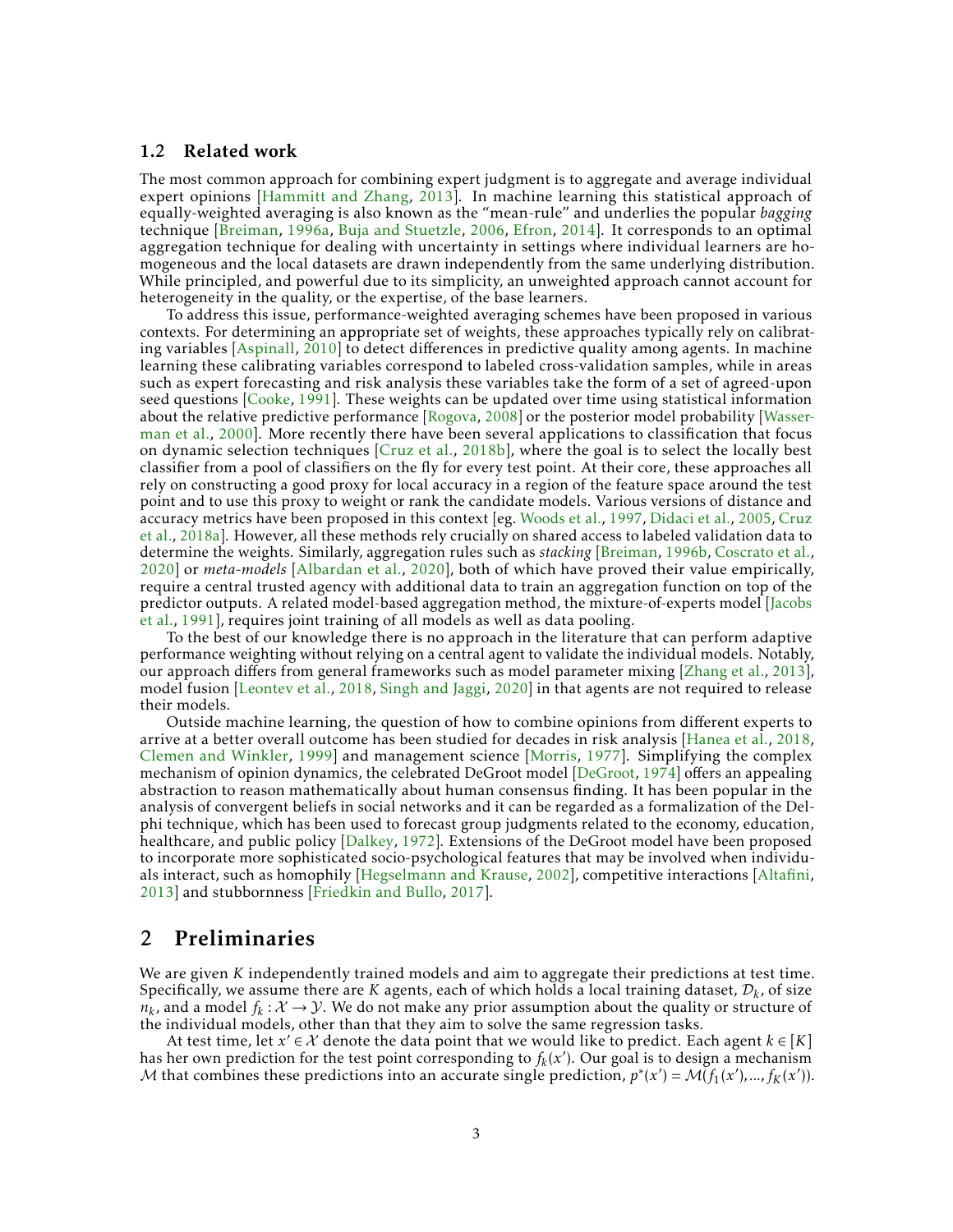We focus on the squared loss as a measure of predictive quality.

The requirements we pose on the aggregation mechanism  $M$  are: (i) agents should not be required to share their data or model parameters with other agents, or any external party; (ii) the procedure should not assume access to additional labeled data for an independent performance assessment or training of a meta-model.

#### <span id="page-3-1"></span>2.1 The DeGroot consensus model

The consensus model proposed by [DeGroot](#page-11-3) [\[1974\]](#page-11-3) specifies how agents in a group influence each other's opinion on the basis of mutual trust. Formally, we denote the trust of agent *i* towards the belief of agent *j* as  $\tau_{ij} \in (0,1]$ , with  $\sum_{j \in [K]} \tau_{ij} = 1$  for every *i*. Then, DeGroot defines an iterative procedure whereby each agent *i* repeatedly updates her belief *p<sup>i</sup>* as

<span id="page-3-0"></span>
$$
p_i^{(t+1)} = \sum_{j=1}^{K} \tau_{ij} p_j^{(t)}.
$$
 (1)

The procedure is initialized with initial beliefs  $p_{i}^{(0)}$  $\hat{p}_i^{(0)}$  and run until  $p_i^{(t)}$  $i^{(t)} = p_j^{(t)}$  $j^{(t)}$  for every pair *i*,  $j \in [K]$ , at which point a consensus is deemed to have been reached. We denote the consensus belief by *p* ∗ .

The DeGroot model has a family resemblance to the influential PageRank algorithm [\[Page et al.,](#page-12-9) [1999\]](#page-12-9) that is designed to aggregate information across webpages in a decentralized manner. Similar to the consensus in DeGroot, the page rank corresponds to a steady state of equation [\(1\)](#page-3-0), where the weights *τij* are computed based on the fraction of outgoing links pointing from page *i* to page *j*.

#### 2.2 Computing a consensus

The DeGroot model can equivalently be thought of as specifying a weight for each agent's prediction in a linear *opinion pool* [\[Stone,](#page-12-10) [1961\]](#page-12-10). This suggests another way to compute the consensus prediction. Let us represent the mutual trust scores in the form of a stochastic matrix,  $T = {\{\tau_{ij}\}}_{i,j=1}^K$ , which defines the state transition probability matrix of a Markov chain with *K* states. The stationary state *w* of this Markov chain, satisfying  $wT = w$ , defines the relative weight of each agent's initial belief in the final consensus

$$
p^* = \sum_{j=1}^K w_j p_j^{(0)}.
$$
 (2)

The Markov chain is guaranteed to be irreducible and aperiodic since all entries of *T* are positive. Therefore, a unique stationary distribution *w* exists, and consensus will be reached from any initial state [\[Chatterjee and Seneta,](#page-10-14) [1977\]](#page-10-14). We refer to the weights *w* as *consensus weights*.

To compute the consensus prediction *p* <sup>∗</sup> one can solve the eigenvalue problem numerically for *w* via power iteration. Letting  $T^* = \lim_{m \to \infty} T^m$ , the rows of  $T^*$  identify, and correspond to the weights *w* that DeGroot assigns to the individual agents [\[Durrett,](#page-11-12) [2019,](#page-11-12) Theorem 5.6.6]. The consensus is computed as a weighted average over the initial beliefs.

## 3 DeGroot aggregation for collective test-time prediction

In this section we discuss the details of how we implement the DeGroot model outlined in Section [2.1](#page-3-1) for defining a mechanism  $M$  to aggregate predictions across machine learning agents. We then analyze the resulting algorithm theoretically, proving its optimality in the large-sample limit, and we outline how the sensitivity of the procedure with respect to individual agents can be evaluated in a decentralized fashion using a jackknife method.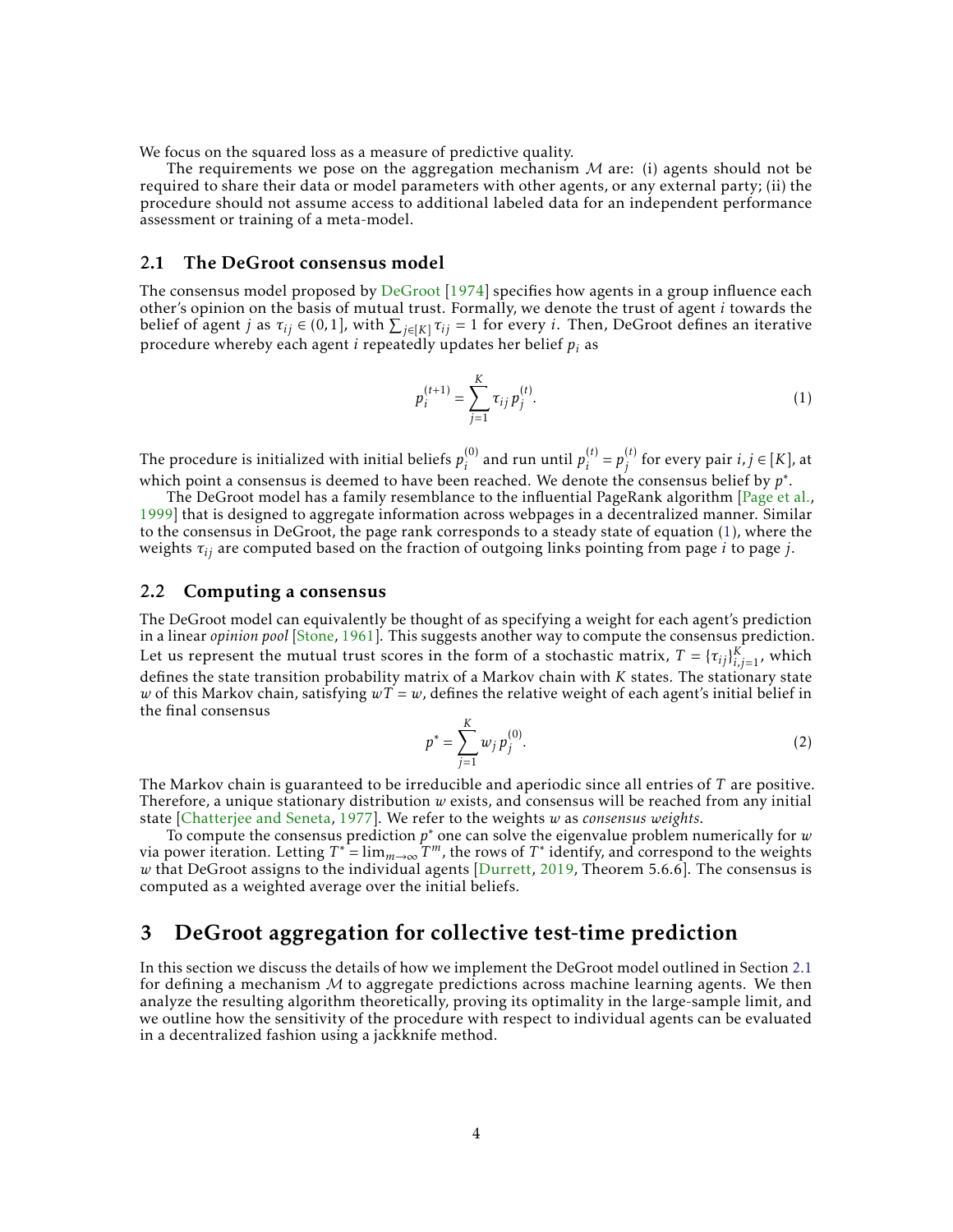#### <span id="page-4-2"></span>Algorithm 1 DeGroot Aggregation

- 1: **Input:** *K* agents with pre-trained models  $f_1, \dots, f_K$  and local data  $D_k, k \in [K]$ ; neighborhood size *N*; test point *x* 0 .
- 2: construct trust scores (based on local accuracy):
- 3: for  $i = 1, 2, ..., K$  do
- 4: Construct local validation dataset  $\mathcal{D}_i(x')$  using *N*-nearest neighbors of *x'* in  $\mathcal{D}_i$ .
- 5: Compute accuracy  $MSE_{ij}(x')$  of other agents  $j = 1...$ , K on  $\mathcal{D}_i(x')$  according to [\(3\)](#page-4-0).
- 6: Evaluate local trust scores  $\{\tau_{ij}\}_{j \in [K]}$  by normalizing MSE<sub>*ij*</sub> as in [\(4\)](#page-4-1).

7: end for

8: find consensus:

9: Run pooling iterations [\(1\)](#page-3-0), initialized at  $p_j^{(0)}$  $j_j^{(0)} = f_j(x')$  ∀*j*, until a consensus  $p^*$  is reached. 10: **Return:** Collective prediction  $p^*(x') = p^*$ 

### 3.1 Local cross-validation and mutual trust score

A key component of DeGroot's model for consensus finding is the notion of mutual trust between agents, built by information exchange in form of a discourse. Given our machine learning setup with *K* agents each of which holds a local dataset and a model *f<sup>k</sup>* , we simulate this discourse by allowing query access to predictions from other models. This enables each agent to validate another agent's predictive performance on its own local data. This operationalizes a proxy for trustworthiness.

An important requirement for our approach is that it should account for model heterogeneity, and define trust in light of the test sample *x'* we want to predict. Therefore, we design an *adaptive* method, where the mutual trust *τij* is reevaluated for every query via a local cross-validation procedure. Namely, agent *i* evaluates all other agents' predictive accuracy using a subset  $\mathcal{D}_i(x') \subseteq \mathcal{D}_i$ of the local data points that are most similar to the test point  $x'$  [cf. [Woods et al.,](#page-12-5) [1997\]](#page-12-5). More precisely, agent *i* evaluates

<span id="page-4-0"></span>
$$
MSE_{ij}(x') = \frac{1}{|\mathcal{D}_i(x')|} \sum_{(x,y) \in \mathcal{D}_i(x')} (f_j(x) - y)^2,
$$
\n(3)

locally for every agent  $j \in [K]$ , and then performs normalization to obtain the trust scores:

<span id="page-4-1"></span>
$$
\tau_{ij} = \frac{1/\text{MSE}_{ij}}{\sum_{j \in [K]} 1/\text{MSE}_{ij}}.\tag{4}
$$

There are various ways one can define the subset  $\mathcal{D}_i(x')$ ; see, e.g., [Cruz et al.](#page-10-6) [\[2018b\]](#page-10-6) for a discussion of relevant distance metrics in the context of dynamic classifier selection. Since we focus on tabular data in our experiments we use Euclidean distance and assume  $\mathcal{D}_i(x')$  has fixed size. Other distance metrics, or alternatively a kernel-based approach, could readily be accommodated within the DeGroot aggregation procedure.

### 3.2 Algorithm procedure and basic properties

We now describe our overall procedure. We take the trust scores from the previous section, and use them to aggregate the agents' predictions via the DeGroot consensus mechanism. See Algorithm [1](#page-4-2) for a full description of the DeGroot aggregation procedure. In words, after each agent evaluates her trust in other agents, she repeatedly pools their updated predictions using the trust scores as relative weights. The consensus to which this procedure converges is returned as the final collective prediction, denoted *p* ∗ (*x* 0 ). In the following we discuss some basic properties of the consensus prediction found by DeGroot aggregation.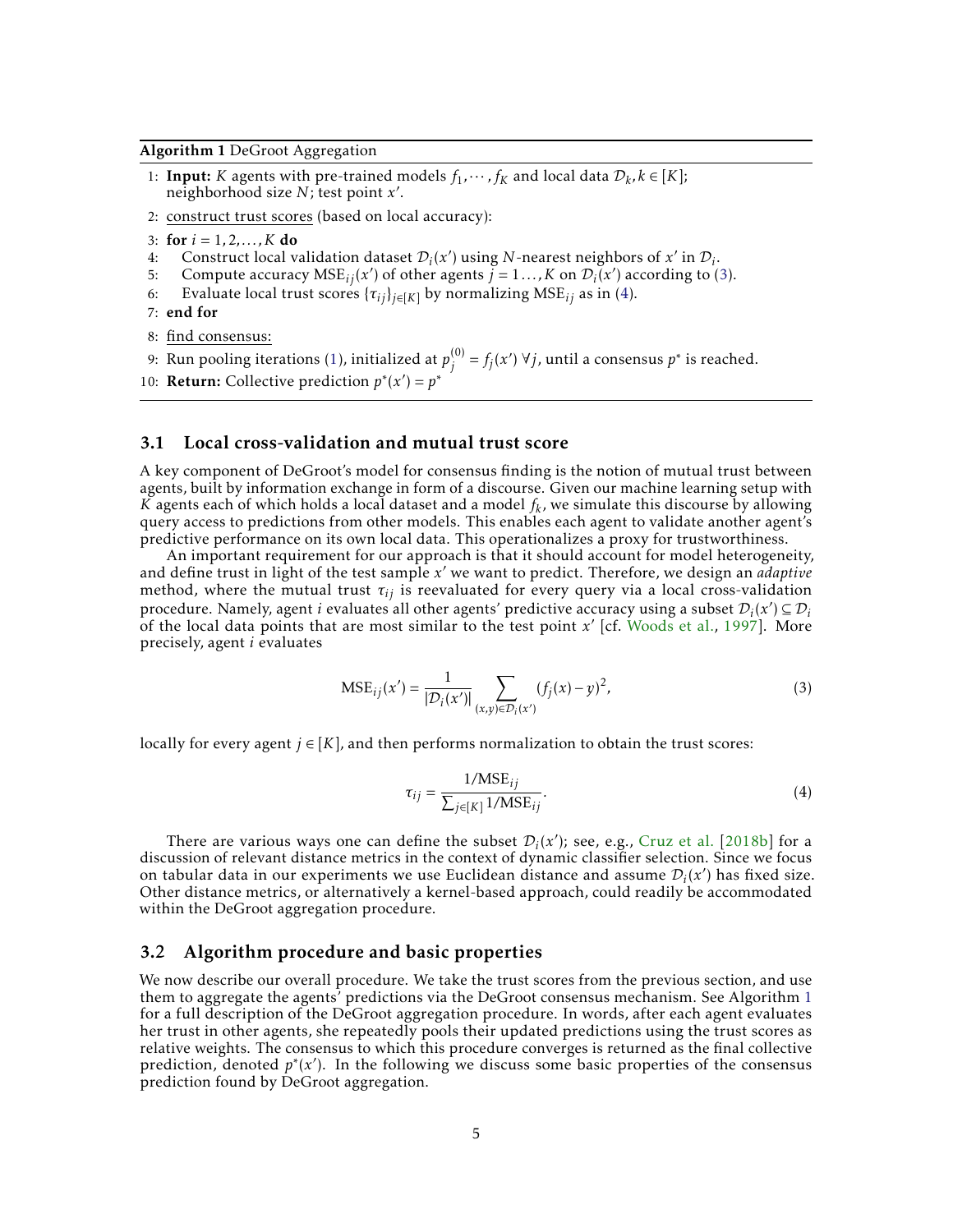In the context of combining expert judgement, the seminal work by [Lehrer and Wagner](#page-11-13) [\[1981\]](#page-11-13) on social choice theory has defined *unanimity* as a general property any such aggregation function should satisfy. Unanimity requires that when all agents have the same subjective opinion, the combined prediction should be no different. Algorithms [1](#page-4-2) naturally satisfies this condition.

<span id="page-5-1"></span>Proposition 3.1 (Unanimity). *If all agents agree on the prediction, then the consensus prediction from Algorithm* [1](#page-4-2) *agrees with the prediction of each agent:*  $p^*(x') = f_i(x')$  *for every*  $i \in [K]$ *.* 

In addition, our algorithm naturally preserves a global ordering of the models, and the consensus weight of each agent is bounded from below and above by the minimal and maximal trust she receives from any of the other agents.

<span id="page-5-2"></span>**Proposition 3.2** (Ranking-preserving). *Suppose all agent rankings have the same order: for all*  $j_1, j_2 \in$  $[K]$ , if  $\tau_{ij_1} \geq \tau_{ij_2}$  $\tau_{ij_1} \geq \tau_{ij_2}$  $\tau_{ij_1} \geq \tau_{ij_2}$  for some  $i \in [K]$ , then  $\tau_{i'j_1} \geq \tau_{i'j_2}$  for all  $i' \in [K]$ . Then, Algorithm 1 finds a consensus  $p^* = \sum_i w_i f_i(x')$  where for pairs  $j_1, j_2$  such that  $\tau_{ij_1} \ge \tau_{ij_2}$ , we have

 $w_{j_1} \geq w_{j_2}$ .

<span id="page-5-3"></span>Proposition 3.3 (Bounded by min and max trust). *The final weight assigned to agent i is between the minimal and maximal trust assigned to it by the set of agents:*

$$
\max_j \tau_{ji} \ge w_i \ge \min_j \tau_{ji}.
$$

Finally, Algorithm [1](#page-4-2) recovers equally-weighted averaging whenever each agent receives a constant amount of combined total trust from the other agents. Thus, if all agents perform equally well on the different validation sets, averaging is naturally recovered. However, the trust not necessarily needs to be allocated uniformly, there may be multiple *T* that result in a uniform stationary distribution.

<span id="page-5-4"></span>Proposition 3.4 (Averaging as a special case). *If the columns of T sum to 1, then Algorithm [1](#page-4-2) returns an equal weighting of the agents:*  $w_i = 1/K$  *for*  $i = 1,...,K$ .

Together these properties serve as a basic sanity check that Algorithm [1](#page-4-2) implements a reasonable consensus-finding procedure, from a decision-theoretic as well as algorithmic perspective.

### 3.3 Optimality in a large-sample limit

In this section we analyze the large-sample behavior of the DeGroot consensus mechanism, showing that it is optimal under the assumption that agents are independent.

For our large-sample analysis, we suppose that the agents' local datasets  $\mathcal{D}_k$  are drawn independently from (different) distributions  $P_k$  over  $X \times Y$ . In order for our prediction task to be well-defined, we assume that the conditional distribution of *Y* given *X* is the same for all  $\mathcal{P}_k$ . In other words, the distributions  $P_k$  are all covariate shifts of each other. For simplicity, we assume the distributions  $P_k$  are all continuous and have the same support. We will consider the large-sample regime in which each agent has a growing amount of data, growing at the same rate. That is, if  $n = |\mathcal{D}_1| + \cdots + |\mathcal{D}_k|$  is the number of total training points, then  $|\mathcal{D}_k|/n \to c_k > 0$ , as  $n \to \infty$  for each agent  $k = 1,...,K$ . Lastly, we require a basic consistency condition: for any compact set  $A \subset \mathcal{X}$ ,  $f_k \rightarrow f_k^*$ <sup>\*</sup>\* uniformly over  $x \in A$  as  $n \to \infty$ , for some continuous function  $f_k^*$ *k* .

<span id="page-5-0"></span>Theorem 3.5 (DeGroot converges to inverse-MSE weighting). Let  $x' \in X$  be some test point. Assume  $t$  *that*  $P_k$  is supported in some ball of radius  $\delta_0$  centered at x', and that the first four conditional moments *of Y given X* = *x are continuous functions of x in this neighborhood. Next, suppose we run Algorithm [1](#page-4-2) choosing*  $N = \lceil n^c \rceil$  nearest neighbors for some  $c \in (0, 1)$ . Let

$$
\text{MSE}_{k}^{*} = \mathbb{E}\left[ (Y - f_{k}^{*}(x'))^{2} \right]
$$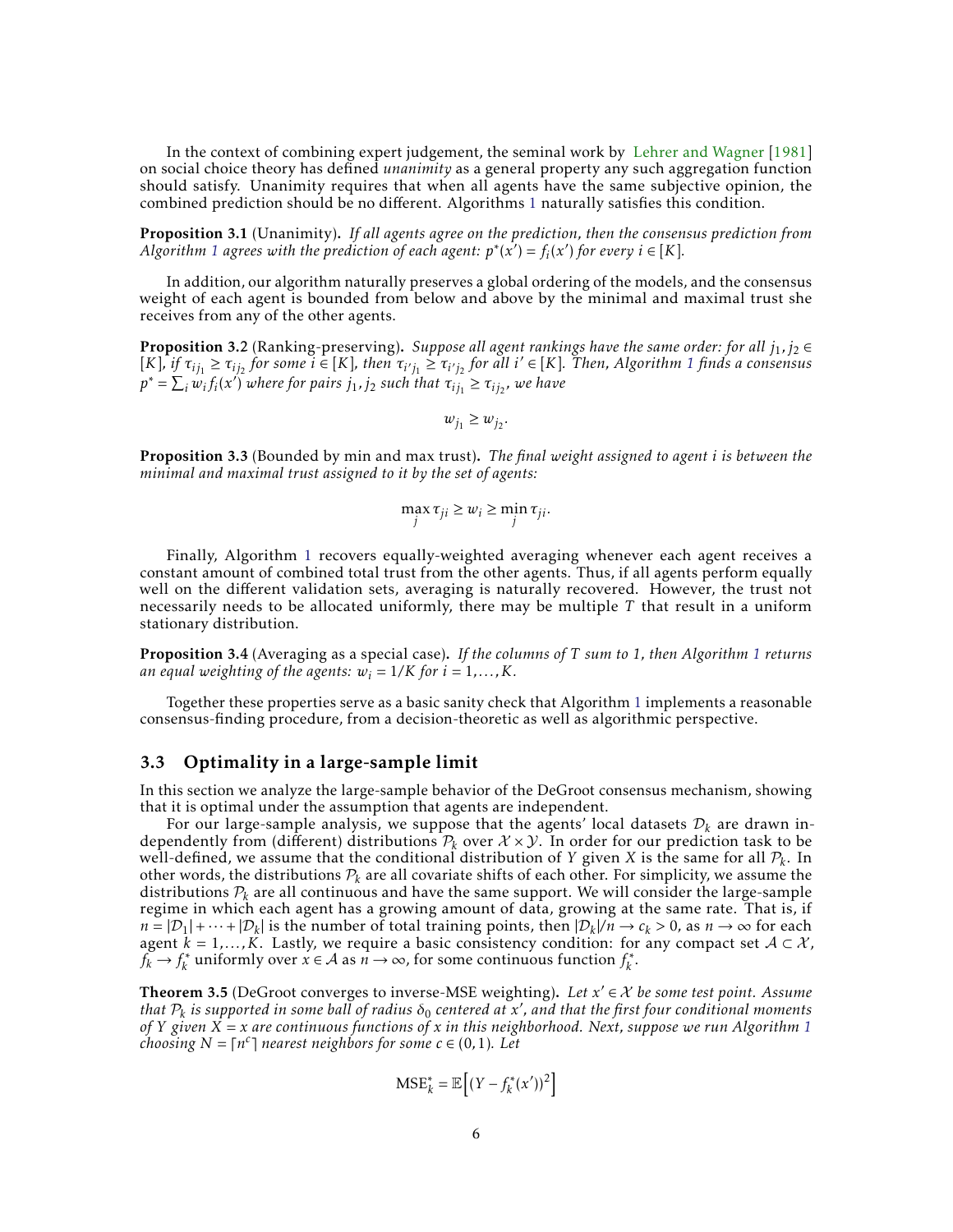*denote the asymptotic MSE of model k at the test point x* 0 *, where the expectation is over a draw of Y from the distribution of Y* | *X* = *x* 0 *. Then, the DeGroot consensus mechanism yields weights*

$$
w_k \rightarrow w_k^* = \frac{1/\text{MSE}_k^*}{1/\text{MSE}_1^* + \dots + 1/\text{MSE}_K^*}
$$

*.*

In other words, in the large-sample limit the DeGroot aggregation yields inverse-MSE weighting and thus recovers inverse-variance weighting for unbiased estimators—a canonical weighting scheme from classical statistics [\[Hartung et al.,](#page-11-14) [2008\]](#page-11-14) that is known to be the optimal way to linearly combine independent, unbiased estimates. This can be extended to our setting to show that DeGroot averaging leads to the optimal aggregation when we have independent<sup>[1](#page-6-0)</sup> agents, as stated next.

<span id="page-6-1"></span>Theorem 3.6 (DeGroot is optimal for independent, unbiased agents). *Assume that the conditional mean and variance of Y* given  $X = x$  are continuous functions of x. For some  $\delta > 0$ , consider drawing  $\tilde{X}$ *uniformly from a ball of radius δ centered at x* <sup>0</sup> *and Y*˜ *from the distribution of Y* | *X* = *X*˜*. Under this sampling distribution, suppose the residuals*  $\tilde{Y} - f_k^*$ *k* (*X*˜) *from the agents' predictions have mean zero and each pair has correlation zero. Then the optimal weights,*

$$
\tilde{w} := \underset{w \in \mathbb{R}^k: ||w||_1 = 1}{\arg \min} \mathbb{E}_{(\tilde{X}, \tilde{Y})} \Biggl[ \Bigl( \tilde{Y} - \sum_{k \in [K]} w_k f_k^*(\tilde{X}) \Bigr)^2 \Biggr],
$$

*approach the DeGroot weights:*  $\tilde{w} \rightarrow w^*$  *as*  $\delta \rightarrow 0$ *.* 

In summary, Theorem [3.5](#page-5-0) shows that the DeGroot weights are asymptotically converging to a meaningful (sometimes provably optimal) aggregation of the models – *locally for each test point* x. This is a stronger notion of adaptivity than that usually considered in the model-averaging literature.

### 3.4 Error bars for predictions

Finally, we develop a decentralized jackknife algorithm [\[Quenouille,](#page-12-11) [1949,](#page-12-11) [Efron and Tibshirani,](#page-11-15) [1993\]](#page-11-15) to estimate the standard error of the consensus prediction *p* ∗ (*x* 0 ). Our proposed procedure measures the impact of excluding a random agent from the ensemble and returns error bars that measure how stable the consensus prediction is to the observed collection of agents. Formally, let  $p_{i}(x')$  denote the consensus reached by the ensemble after removing agent *i*. Then, the jackknife estimate of standard error at  $x'$  corresponds to

<span id="page-6-2"></span>
$$
\widehat{\text{SE}}(x') = \sqrt{\frac{K-1}{K} \sum_{i \in [K]} (p_{-i}^*(x') - \bar{p}^*(x'))^2},\tag{5}
$$

where  $\bar{p}^*(x') = \frac{1}{K} \sum_{i=1}^K p^*_{-i}(x')$  is the average delete-one prediction.

In the collective prediction setting, this is an attractive target of inference because it can be computed in a decentralized manner, is entirely agnostic to the data collection or training mechanism employed by the agents, and requires no additional model evaluations above those already carried out in Algorithm [1.](#page-4-2) Furthermore, it allows one to diagnose the impact of a single agent on the collective prediction and thus assess the vulnerability of the algorithm to malicious agents. A detailed description of the DeGroot jackknife procedure can be found in Algorithm [2](#page-15-0) in Appendix [B.](#page-15-1)

<span id="page-6-0"></span><sup>&</sup>lt;sup>1</sup>While independence is a condition that we can't readily check in practice, it may hold approximately if the agents use different models constructed from independent data. In any case, the primary takeaway is that DeGroot is acting reasonably in this tractable case.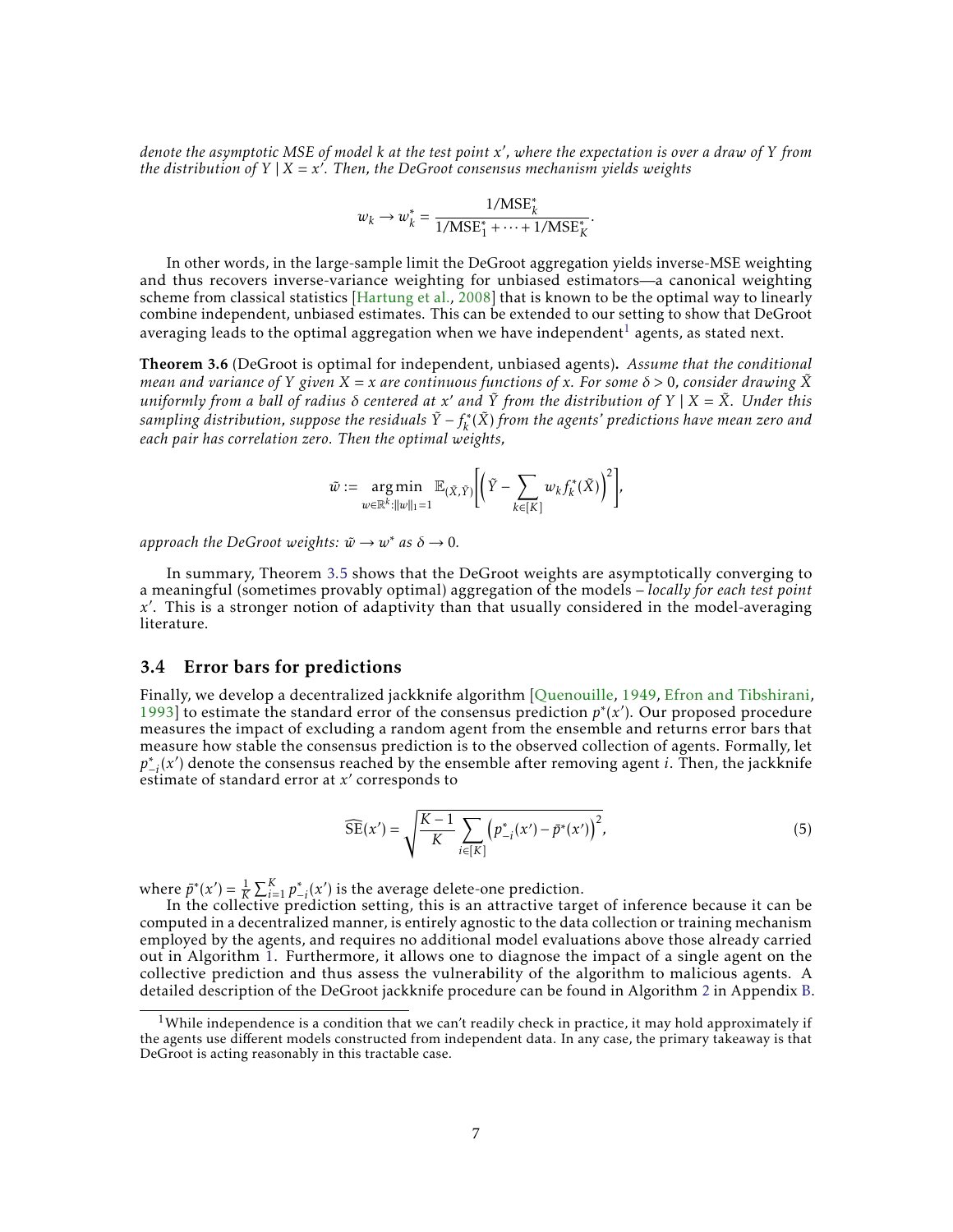<span id="page-7-2"></span>

<span id="page-7-4"></span><span id="page-7-3"></span>Figure 2: (Synthetic data experiment)*. Comparison of DeGroot to M-avg. (a) Predictive accuracy on individual test points. (b) Performance for varying number of pooling iterations during DeGroot consensus finding. (c) Confidence intervals for individual test points returned by DeGroot jackknife.*

## 4 Experiments

We investigate the efficacy of the DeGroot aggregation mechanism empirically for various datasets, partitioning schemes and model configurations. We start with a synthetic setup to illustrate the strengths and limitations of our method. Then, we focus on real datasets to see how these gains surface in more practical applications with natural challenges, including data scarcity, heterogeneity of different kinds, and scalability. We compare our Algorithm [1](#page-4-2) (DeGroot) to the natural baseline of equally-weighted model averaging (M-avg) and also compare to the performance of individual models composing the ensemble. In Section [4.2](#page-8-0) we include an additional comparison with two reference schemes that have access to shared validation data and a central agent that determines an (adaptive) weighting scheme—information DeGroot does not have.

### <span id="page-7-0"></span>4.1 Synthetic data

First, we investigate a synthetic two-dimensional setting where each agent's features are drawn from a multivariate Gaussian distribution,  $x \sim \mathcal{N}(\mu_k, \Sigma_k)$ . The true labeling function is given as  $y = [1 + \exp(\alpha^\top x)]^{-1}$  and we add white noise of variance  $\sigma_Y^2$  to the labels in the training data. Unless stated otherwise, we use  $K = 5$  agents and let each agent fit a linear model to her local data. See Figure [4](#page-17-0) in the Appendix for a visualization of the models learned by the individual agents, and how they accurately approximate the true labeling function in different regions of the input space.<sup>[2](#page-7-1)</sup>

To evaluate the DeGroot aggregation procedure we randomly sample 200 test points from the uniform mixture distribution spanned by the *K* training data distributions, and compare the prediction of DeGroot to M-avg. We visualize the squared error for the collective prediction on the individual test points in Figure [2a](#page-7-2) where we use  $\xi := \alpha^T x$  as a summary for the location of the test point on the logistic curve. We observe that DeGroot consistently outperforms M-avg across the entire range of the feature space. Exceptions are three singularities, where the errors of the individual agents happen to cancel out by averaging. Overall DeGroot achieves an MSE of 4*.*6*e* −4 which is an impressive reduction of over 50× compared to M-avg. Not shown in the figure is the performance of the best individual model which achieves an MSE of 5*e*<sup>-2</sup> and performs worse than the M-avg baseline. Thus, DeGroot outperforms an oracle model selection algorithm and every agent strictly benefits from participating in the ensemble. The power of adaptive weighting such as used in DeGroot is that it can trace out a nonlinear function, given only linear models, whereas any static weighting (or model selection) scheme will always be bound to the best linear fit.

<span id="page-7-1"></span><sup>2</sup>If not stated otherwise we spread the means as  $\mu = \{[-3,-4], [-2,-2], [-1,-1], [0,0], [3,2]\}$  and let  $\Sigma_k = I$ . We use 200 training samples on each agent, for the labeling function we use  $\alpha = [1,1]$ , and for the label noise in the training data we set  $\sigma_Y = 0.1$ . We use  $N = 5$  for local cross-validation in DeGroot.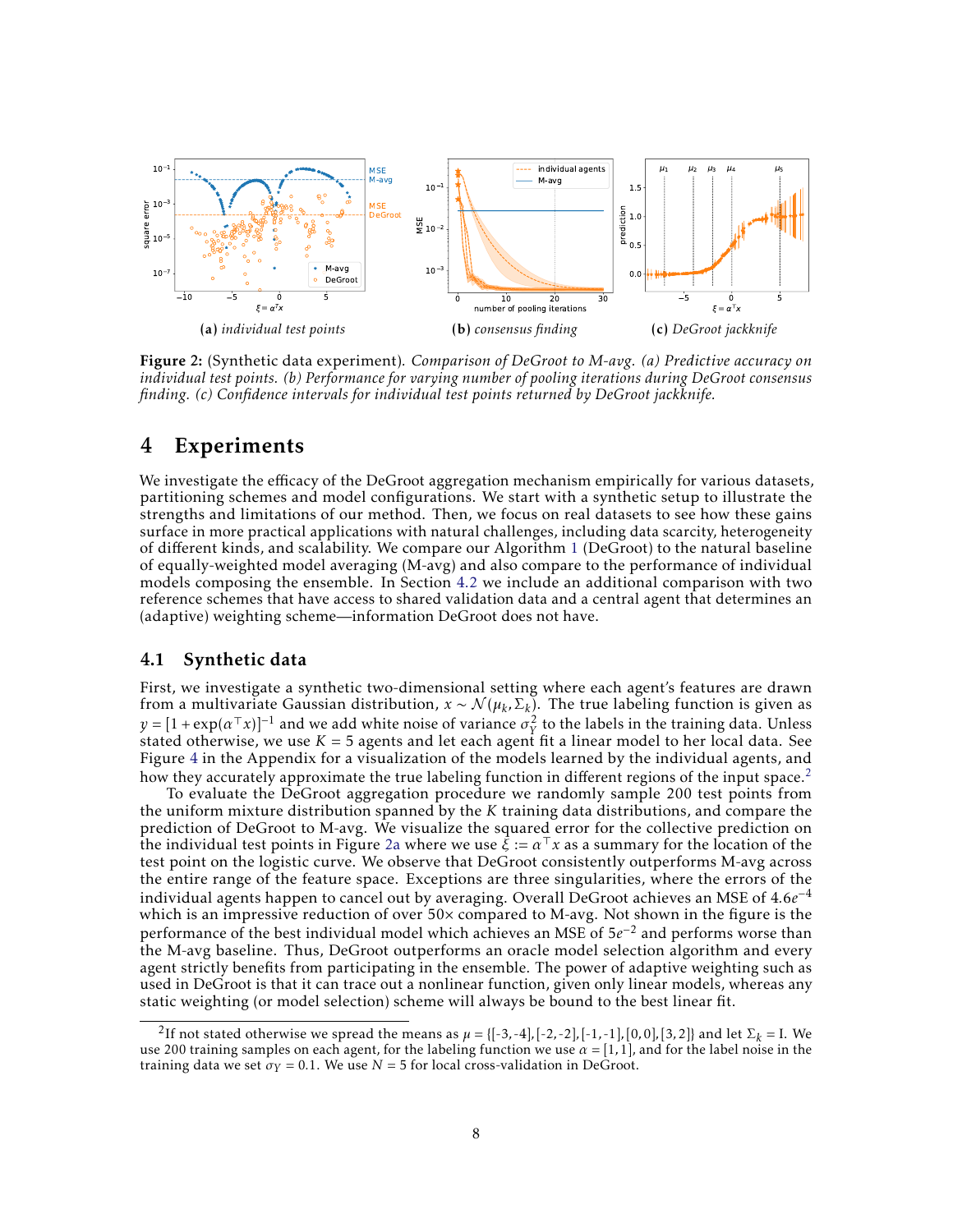<span id="page-8-2"></span>

<span id="page-8-4"></span><span id="page-8-3"></span>Figure 3: (Data and model heterogeneity for the abalone data). *Relative gain over M-avg. Confidence intervals of DeGroot are over randomness in data partitioning and for the individual agents the shaded area spans the performance from the worst to the best model, the line indicating average performance.*

In Figure [2b](#page-7-3) we show how individual agent's predictions improve with the number of pooling iterations performed in Step 9 of Algorithm [1.](#page-4-2) The influence of each local model on the consensus prediction of *x'* and how it changes depending on the location of the test point is illustrated in Figure [1](#page-1-0) in the introduction.

An interesting finding that we expand on in Appendix [D.1](#page-16-0) is that for the given setup the iterative approach of DeGroot is superior to a more naive approach of combining the individual trust scores or local MSE values into a single weight vector. In particular, DeGroot reduces the MSE by  $20\times$ compared to using the average trust scores as weights.

In Figure [2c](#page-7-4) we visualize the error bars returned by our DeGroot jackknife procedure. As expected, the intervals are large in regions where only one a small number of agents possess representative training data, and small in regions where there is more redundancy across agents.

Finally, in Appendix [D.1](#page-16-0) we conduct further qualitative investigations of the DeGroot algorithm. First, we vary the covariance in the local data feature distribution. We find that the gain of DeGroot over M-avg becomes smaller as the covariance is increased; models become less specialized and there is little for DeGroot to exploit. On the other extreme, if the variance in the data is extremely small, the adaptivity mechanism of DeGroot becomes less effective, as the quality of individual models can no longer be reliably assessed. However, we need to go to extreme values in order to observe these phenomena. In a second experiment we explore DeGroot's sensitivity to choices of *N*. We find that when *N* is chosen too large adaptivity can suffer, and for very small values of *N* performance can degrade if the labels are highly noisy. However, there is a broad spectrum of values for which the algorithm performs well, between 1% and 10% of the local data usually a good choice.

### <span id="page-8-0"></span>4.2 Real datasets

Turning to real data sets, we first investigate how DeGroot deals with three different sources of heterogeneity. We work with the abalone dataset [\[Nash et al.,](#page-12-12) [1994\]](#page-12-12) and train a lasso model on each agent<sup>[3](#page-8-1)</sup> with regularization parameter  $\lambda_k = \lambda'$  that achieves a sparsity of ∼0.8. For our first experiment, shown in Figure [3a,](#page-8-2) we follow a popular setup from federated learning to control heterogeneity in the data partitioning [see, e.g., [Shen et al.,](#page-12-13) [2021\]](#page-12-13). We partition the training data in the following manner: a fraction 1−*p* of the training data is partitioned randomly, and a fraction *p* is first sorted by the outcome variable *y* and then partitioned sequentially. For the second experiment, shown in Figure [3b,](#page-8-3) we use a similar partitioning scheme, but sort the data along an important feature dimension, instead of *y*. This directly leads to heterogeneity in the input domain. Finally, we investigate model heterogeneity arising from different hyper-parameter choices of the regularization parameter *λ*, given a random partitioning. To control the level of heterogeneity, we start with *λ* = *λ* 0

<span id="page-8-1"></span> $3$ Similar phenomena can be observed for other datasets and models (see Appendix [D.2\)](#page-19-0)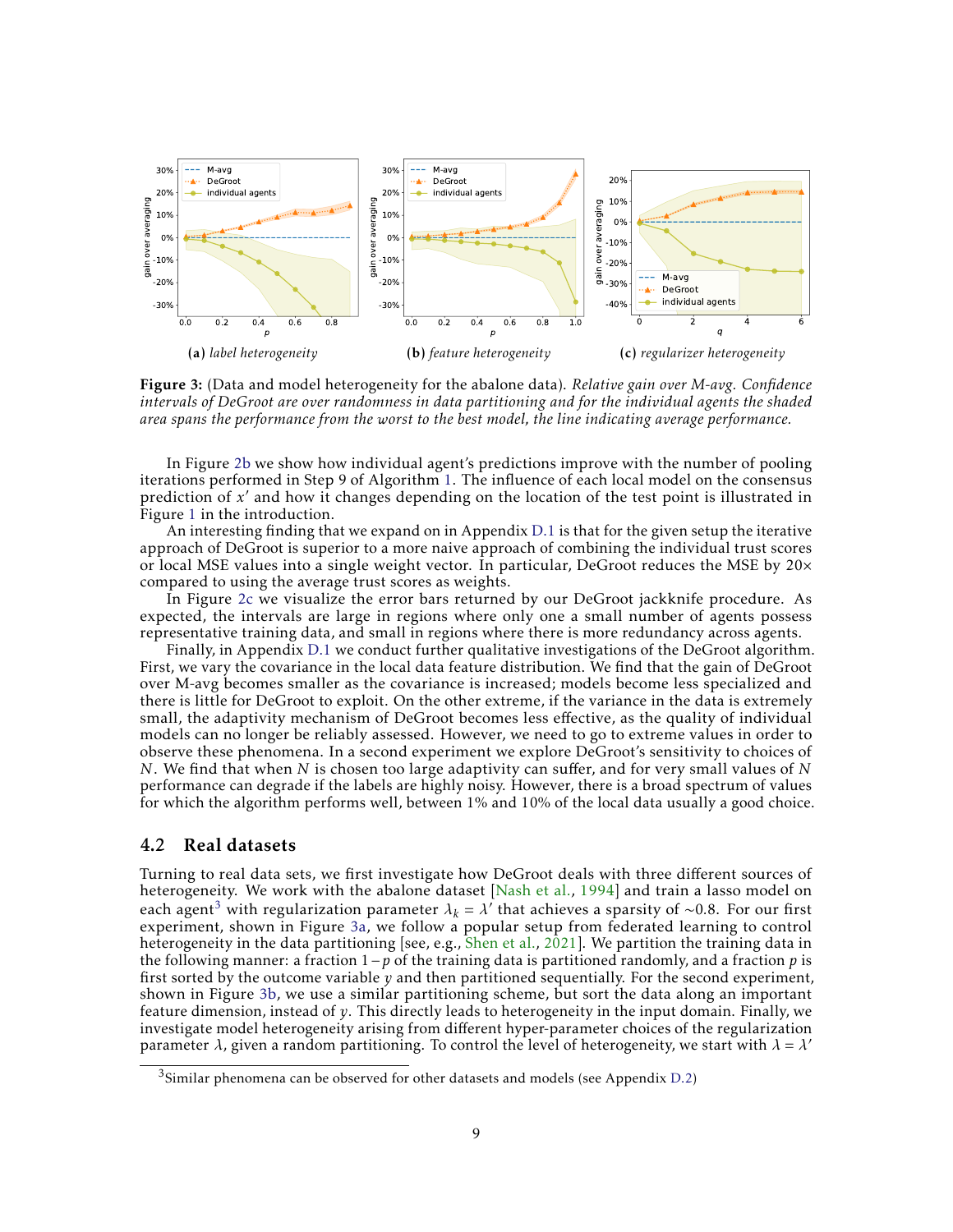<span id="page-9-0"></span>Table 1: (Benchmark comparison). *Performance for different combinations of datasets and models. Datasets have been downloaded from [\[Fan,](#page-11-16) [2011\]](#page-11-16). We use ridge and lasso as a baseline and train a decision tree regressor (DTR) for discrete outcome variables, and a neural net (NN) with two hidden layers for continuous outcomes. A positive relative gain means a reduction in MSE compared to DeGroot.*

|                |            | <b>MSE</b> | gain relative to DeGroot [%] |                    |                  | hyper-              |
|----------------|------------|------------|------------------------------|--------------------|------------------|---------------------|
|                |            | DeGroot    | M-avg                        | CV-static          | CV-adaptive      | parameters          |
| <b>Boston</b>  | Ridge      | 25.23      | $-12.45 \pm 2.29$            | $-10.24 \pm 1.90$  | $-2.80 \pm 1.72$ | $\lambda = 1e^{-5}$ |
|                | Lasso      | 24.17      | $-13.70 \pm 1.72$            | $-10.35 \pm 1.16$  | $-3.46 \pm 1.44$ | $\lambda = 5e^{-3}$ |
|                | <b>NN</b>  | 14.18      | $-15.18 \pm 3.43$            | $-11.01 \pm 3.08$  | $-5.81 \pm 3.20$ | $layer = (7, 7)$    |
| E2006          | Ridge      | 0.15       | $-0.12 \pm 0.06$             | $-0.21 \pm 0.06$   | $0.13 \pm 0.11$  | $\lambda = 5e^{-2}$ |
|                | Lasso      | 0.097      | $-0.92 \pm 0.15$             | $-0.90\pm0.13$     | $-0.08 \pm 0.07$ | $\lambda = 5e^{-5}$ |
|                | <b>NN</b>  | 0.11       | $-14.58 \pm 3.48$            | $-5.69 \pm 0.97$   | $-0.16 \pm 0.53$ | layer = $(9, 9)$    |
| Abalone        | Ridge      | 3.18       | $-3.67 \pm 0.55$             | $-3.52 \pm 0.47$   | $-0.49 \pm 0.46$ | $\lambda = 5e^{-2}$ |
|                | Lasso      | 4.93       | $-10.09 \pm 0.83$            | $-10.05 \pm 0.80$  | $-0.39 \pm 0.75$ | $\lambda = 5e^{-2}$ |
|                | <b>DTR</b> | 4.85       | $-2.53 \pm 0.69$             | $-2.55 \pm 0.70$   | $-0.79 \pm 0.88$ | $max\_depth = 4$    |
| cpusmall       | Ridge      | 59.00      | $-96.23 \pm 23.46$           | $-89.81 \pm 15.58$ | $-0.78 \pm 0.63$ | $\lambda = 1e^{-5}$ |
|                | Lasso      | 53.82      | $-76.08 \pm 14.45$           | $-73.81 \pm 10.51$ | $-2.04 \pm 1.82$ | $\lambda = 1e^{-3}$ |
|                | <b>DTR</b> | 11.16      | $-4.05 \pm 1.88$             | $-3.90 \pm 1.81$   | $1.65 \pm 2.20$  | max_depth=7         |
| YearPrediction | Ridge      | 95.02      | $-0.63 \pm 0.24$             | $-0.94\pm0.11$     | $0.21 \pm 0.12$  | $\lambda = 1$       |
|                | Lasso      | 91.21      | $-1.73 \pm 0.47$             | $-1.98 \pm 0.35$   | $-0.22 \pm 0.29$ | $\lambda = 1$       |
|                | <b>DTR</b> | 62.11      | $-3.13 \pm 1.83$             | $-2.26 \pm 1.02$   | $-0.54 \pm 0.53$ | $max$ depth = 4     |

on each agent, and let the parameters diverge increasingly, such that  $\lambda_k = \lambda' \Big[1 + \frac{k-k_0}{K}\Big]^q$  with  $k_0 = 3$ . The results are depicted in Figure [3c.](#page-8-4) In all three experiments the gain of DeGroot over M-avg is more pronounced with increasing degree of heterogeneity. When there is heterogeneity in the partitioning, DeGroot clearly outperforms the best individual model, by taking advantage of models' local areas of expertise. For the third experiment where the difference is in model quality, DeGroot almost recovers the performance of the best single model.

Next, we conduct a broad comparison of DeGroot to additional reference schemes across various datasets and models, reporting the results in Table [1.](#page-9-0) To the best of our knowledge there is no existing generic adaptive aggregation scheme that does not rely on external validation data to either build the aggregation function or determining the weights *w*. Thus, we decided to include a comparison with an approach that uses a validation dataset to compute the weighting, where the external validation data has the same size as the local partitions. Our two references are static inverse-MSE weighting (CV-static) where the weights are determined based on the model's average performance on the validation data, and adaptive inverse-MSE weighting (CV-adaptive), where the performance is evaluated only in the region around the current test point  $x'$ . We achieve heterogeneity across local datasets by partially sorting a fraction  $p = 0.5$  of the labels, and we choose *N* to be 1% of the data partition for all schemes (with a had lower bound at 2). Each scheme is evaluated for the same set of local models and confidence intervals are over the randomness of the data splitting into partitions, test and validation data across evaluation runs. The results demonstrate that DeGroot can effectively take advantage of the proprietary data to find a good aggregate prediction, significantly outperforming M-avg and CV-static, and achieving better or comparable performance to CV-adaptive that works with additional data.

Finally, we verify that our aggregation mechanism scales robustly with the number of agents in the ensemble and the simultaneously decreasing partitioning size. Results in Appendix [D.2](#page-19-0) show that DeGroot consistently outperforms model averaging on two different datasets on the full range from 2 up to 128 agents.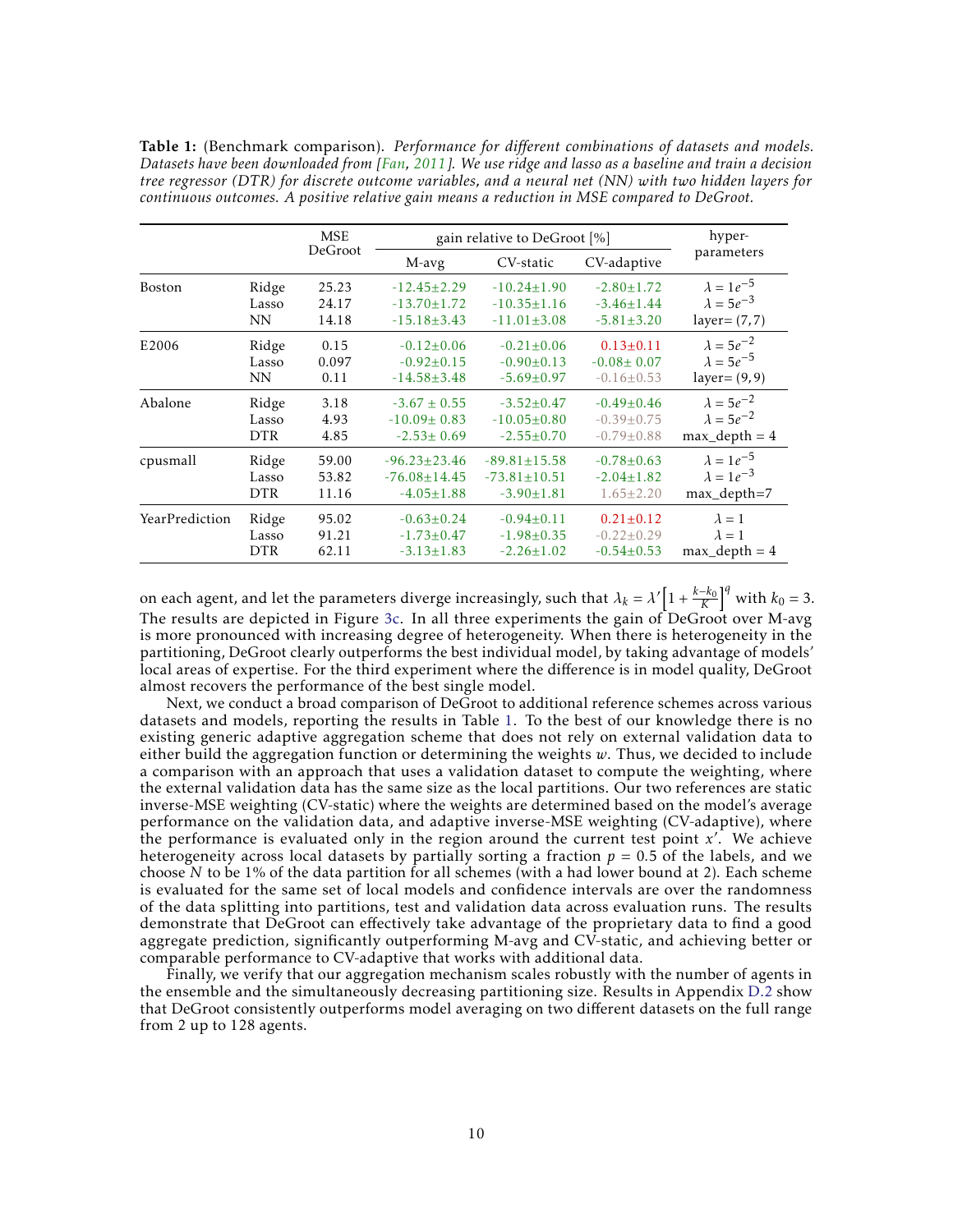## 5 Discussion

We have shown that insights from the literature on humans consensus via discourse suggest an effective aggregation scheme for machine learning. In settings where there is no additional validation data available for assessing individual models quality, our approach offers an appealing mechanism to take advantage of individual agents' proprietary data to arrive at an accurate collective prediction. We believe that this approach has major implications for the future of federated learning since it circumvents need to exchange raw data or model parameters between agents. Instead, all that is required for aggregation is query access to the individual models.

# Acknowledgements

We would like to thank Jacob Steinhardt and Alex Wei for feedback on this manuscript.

## References

- <span id="page-10-10"></span>Mahmoud Albardan, J. Klein, and O. Colot. Spocc: Scalable possibilistic classifier combination toward robust aggregation of classifiers. *Expert Syst. Appl.*, 150:113332, 2020.
- <span id="page-10-13"></span>Claudio Altafini. Consensus problems on networks with antagonistic interactions. *IEEE Transactions on Automatic Control*, 58(4):935–946, 2013.
- <span id="page-10-4"></span>W. Aspinall. A route to more tractable expert advice. *Nature*, 463(7279):294–295, 2010.
- <span id="page-10-2"></span>J. M. Bates and C. W. J. Granger. The combination of forecasts. *Operational Research*, 20(4):451–468, 1969.
- <span id="page-10-1"></span>Leo Breiman. Bagging predictors. *Mach. Learn.*, 24(2):123–140, August 1996a.
- <span id="page-10-8"></span>Leo Breiman. Stacked regressions. *Mach. Learn.*, 24(1):49–64, July 1996b.
- <span id="page-10-3"></span>Andreas Buja and Werner Stuetzle. Observations on bagging. *Statistica Sinica*, 16(2):323–351, 2006.
- <span id="page-10-14"></span>S. Chatterjee and E. Seneta. Towards consensus: Some convergence theorems on repeated averaging. *Journal of Applied Probability*, 14(1):89–97, 1977.
- <span id="page-10-11"></span>Robert T. Clemen and Robert L. Winkler. Combining probability distributions from experts in risk analysis. *Risk Analysis*, 19(2):187–203, 1999.
- <span id="page-10-5"></span>Roger M. Cooke. *Experts in Uncertainty: Opinion and Subjective Probability in Science*. Oxford University Press, 1991.
- <span id="page-10-9"></span>Victor Coscrato, Marco Henrique de Almeida Inacio, and Rafael Izbicki. The NN-Stacking: Feature weighted linear stacking through neural networks. *Neurocomputing*, 399:141–152, 2020.
- <span id="page-10-7"></span>Rafael M. Cruz, Robert Sabourin, and George D. Cavalcanti. Prototype selection for dynamic classifier and ensemble selection. *Neural Comput. Appl.*, 29(2):447–457, 2018a.
- <span id="page-10-6"></span>Rafael M. Cruz, Robert Sabourin, and George D.C. Cavalcanti. Dynamic classifier selection: Recent advances and perspectives. *Information Fusion*, 41:195–216, 2018b.
- <span id="page-10-12"></span>N. Dalkey. Studies in the quality of life; DELPHI and decision-making. 1972.
- <span id="page-10-0"></span>Jeffrey Dean, Greg Corrado, Rajat Monga, Kai Chen, Matthieu Devin, Mark Mao, Marc Aurelio Ranzato, Andrew Senior, Paul Tucker, Ke Yang, Quoc Le, and Andrew Ng. Large scale distributed deep networks. In *Advances in Neural Information Processing Systems*, volume 25, 2012.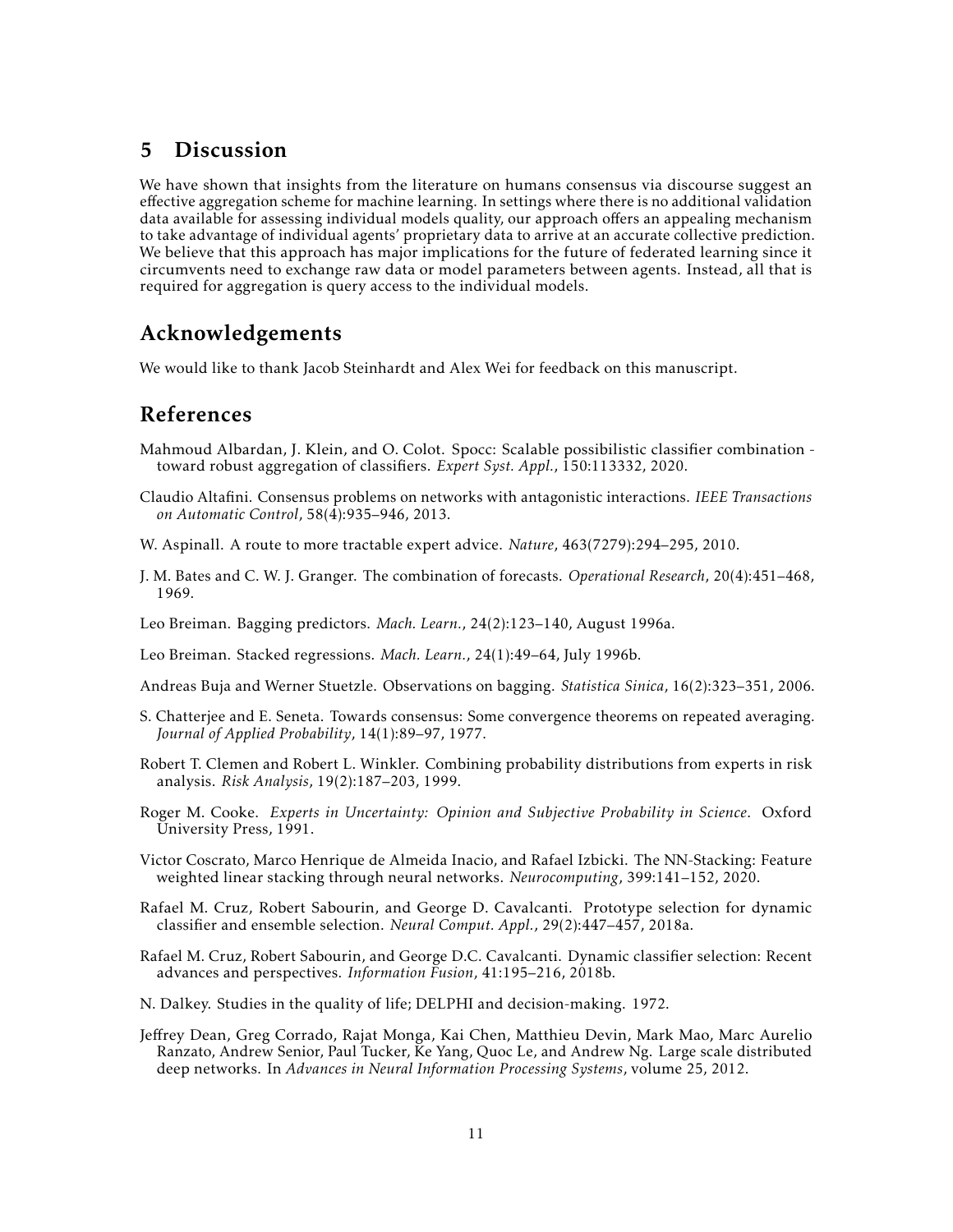- <span id="page-11-3"></span>Morris H. DeGroot. Reaching a consensus. *Journal of the American Statistical Association*, 69(345): 118–121, 1974.
- <span id="page-11-6"></span>Luca Didaci, Giorgio Giacinto, Fabio Roli, and Gian Luca Marcialis. A study on the performances of dynamic classifier selection based on local accuracy estimation. *Pattern Recognition*, 38(11): 2188–2191, 2005.
- <span id="page-11-18"></span>Dheeru Dua and Casey Graff. UCI machine learning repository, 2017. URL [http://archive.ics.](http://archive.ics.uci.edu/ml) [uci.edu/ml](http://archive.ics.uci.edu/ml).
- <span id="page-11-12"></span>Rick Durrett. *Probability: theory and examples*, volume 49. Cambridge university press, 2019.
- <span id="page-11-5"></span>Bradley Efron. Estimation and accuracy after model selection. *Journal of the American Statistical Association*, 109(507):991–1007, 2014.
- <span id="page-11-15"></span>Bradley Efron and Robert J. Tibshirani. *An Introduction to the Bootstrap*. Number 57 in Monographs on Statistics and Applied Probability. Chapman & Hall/CRC, 1993.
- <span id="page-11-16"></span>Rong-En Fan. Libsvm data: Classification, regression, and multi-label, 2011. Datasets available at <https://www.csie.ntu.edu.tw/~cjlin/libsvmtools/datasets/>.
- <span id="page-11-11"></span>Noah E. Friedkin and Francesco Bullo. How truth wins in opinion dynamics along issue sequences. *Proceedings of the National Academy of Sciences*, 114(43):11380–11385, 2017.
- <span id="page-11-2"></span>Otkrist Gupta and Ramesh Raskar. Distributed learning of deep neural network over multiple agents. *Journal of Network and Computer Applications*, 116:1–8, 2018.
- <span id="page-11-4"></span>James K. Hammitt and Yifan Zhang. Combining experts' judgments: Comparison of algorithmic methods using synthetic data. *Risk Analysis*, 33(1):109–120, 2013.
- <span id="page-11-9"></span>Anca Hanea, Marissa McBride, Mark Burgman, and Bonnie Wintle. The value of performance weights and discussion in aggregated expert judgments. *Risk Analysis*, 38, 03 2018.
- <span id="page-11-14"></span>J. Hartung, G. Knapp, and B.K. Sinha. *Statistical Meta-Analysis with Applications*. Wiley Series in Probability and Statistics. Wiley, 2008. ISBN 9780470290897.
- <span id="page-11-10"></span>Rainer Hegselmann and Ulrich Krause. Opinion dynamics and bounded confidence: Models, analysis and simulation. *Journal of Artificial Societies and Social Simulation*, 5:1–24, 2002.
- <span id="page-11-17"></span>Olle Häggström. *Finite Markov Chains and Algorithmic Applications*. London Mathematical Society Student Texts. Cambridge University Press, 2002.
- <span id="page-11-7"></span>R. A. Jacobs, M. I. Jordan, S. J. Nowlan, and G. E. Hinton. Adaptive mixtures of local experts. *Neural Computation*, 3(1):79–87, 1991.
- <span id="page-11-19"></span>Shimon Kogan, Dimitry Levin, Bryan R. Routledge, Jacob S. Sagi, and Noah A. Smith. Predicting risk from financial reports with regression. NAACL '09, page 272–280. Association for Computational Linguistics, 2009.
- <span id="page-11-0"></span>Jakub Konečný, Brendan McMahan, and Daniel Ramage. Federated optimization: Distributed optimization beyond the datacenter. *Arxiv*, arxiv:1511.03575, 2015.
- <span id="page-11-13"></span>Keith Lehrer and Carl Wagner. *Rational Consensus in Science and Society*. Boston: D. Reidel, 1981.
- <span id="page-11-8"></span>Mikhail Iu. Leontev, Viktoriia Islenteva, and Sergey V. Sukhov. Non-iterative knowledge fusion in deep convolutional neural networks. *Arxiv*, arxiv:1809.09399, 2018.
- <span id="page-11-1"></span>Brendan McMahan, Eider Moore, Daniel Ramage, Seth Hampson, and Blaise Aguera y Arcas. Communication-Efficient Learning of Deep Networks from Decentralized Data. In *Proceedings of the 20th International Conference on Artificial Intelligence and Statistics*, volume 54, pages 1273– 1282. PMLR, 2017.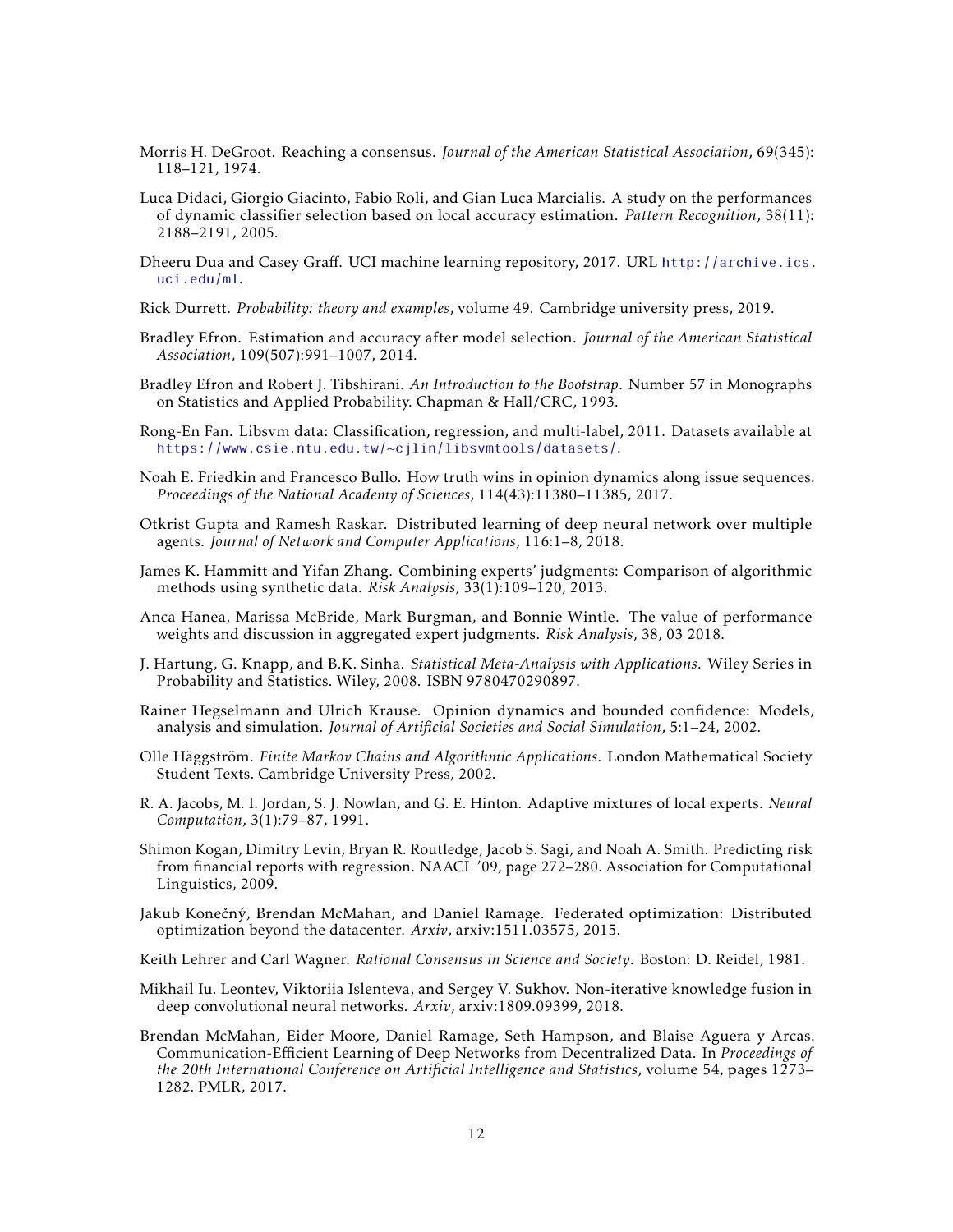- <span id="page-12-1"></span>Philipp Moritz, Robert Nishihara, Stephanie Wang, Alexey Tumanov, Richard Liaw, Eric Liang, Melih Elibol, Zongheng Yang, William Paul, Michael I. Jordan, and Ion Stoica. Ray: A distributed framework for emerging AI applications. In *13th USENIX Symposium on Operating Systems Design and Implementation (OSDI 18)*, pages 561–577, 2018. Software available at <https://ray.io/>.
- <span id="page-12-8"></span>Peter A. Morris. Combining expert judgments: A bayesian approach. *Management Science*, 23(7): 679–693, 1977.
- <span id="page-12-12"></span>Warwick Nash, T.L. Sellers, S.R. Talbot, A.J. Cawthorn, and W.B. Ford. 7he population biology of abalone (haliotis species) in tasmania. i. blacklip abalone (h. rubra) from the north coast and islands of bass strait. *Sea Fisheries Division, Technical Report No*, 48, 01 1994.
- <span id="page-12-9"></span>Lawrence Page, Sergey Brin, Rajeev Motwani, and Terry Winograd. The pagerank citation ranking: Bringing order to the web. Technical Report 1999-66, Stanford InfoLab, November 1999.
- <span id="page-12-14"></span>F. Pedregosa, G. Varoquaux, A. Gramfort, V. Michel, B. Thirion, O. Grisel, M. Blondel, P. Prettenhofer, R. Weiss, V. Dubourg, J. Vanderplas, A. Passos, D. Cournapeau, M. Brucher, M. Perrot, and E. Duchesnay. Scikit-learn: Machine learning in Python. *Journal of Machine Learning Research*, 12: 2825–2830, 2011.
- <span id="page-12-11"></span>M. H. Quenouille. Approximate tests of correlation in time-series. *Journal of the Royal Statistical Society. Series B (Methodological)*, 11(1):68–84, 1949.
- <span id="page-12-3"></span>Galina Rogova. *Combining the Results of Several Neural Network Classifiers*, pages 683–692. Springer Berlin Heidelberg, Berlin, Heidelberg, 2008. ISBN 978-3-540-44792-4.
- <span id="page-12-13"></span>Zebang Shen, Hamed Hassani, Satyen Kale, and Amin Karbasi. Federated functional gradient boosting. *Arxiv*, arxiv:2103.06972, 2021.
- <span id="page-12-7"></span>Sidak Pal Singh and Martin Jaggi. Model fusion via optimal transport. In H. Larochelle, M. Ranzato, R. Hadsell, M. F. Balcan, and H. Lin, editors, *Advances in Neural Information Processing Systems*, volume 33, pages 22045–22055, 2020.
- <span id="page-12-10"></span>M. Stone. The Opinion Pool. *The Annals of Mathematical Statistics*, 32(4):1339 – 1342, 1961.
- <span id="page-12-4"></span>Larry Wasserman et al. Bayesian model selection and model averaging. *Journal of mathematical psychology*, 44(1):92–107, 2000.
- <span id="page-12-2"></span>David H. Wolpert. Stacked generalization. *Neural Networks*, 5(2):241–259, 1992.
- <span id="page-12-5"></span>K. Woods, W.P. Kegelmeyer, and K. Bowyer. Combination of multiple classifiers using local accuracy estimates. *IEEE Transactions on Pattern Analysis and Machine Intelligence*, 19(4):405–410, 1997.
- <span id="page-12-0"></span>Matei Zaharia, Reynold S. Xin, Patrick Wendell, Tathagata Das, Michael Armbrust, Ankur Dave, Xiangrui Meng, Josh Rosen, Shivaram Venkataraman, Michael J. Franklin, Ali Ghodsi, Joseph Gonzalez, Scott Shenker, and Ion Stoica. Apache Spark: A Unified Engine for Big Data Processing. *Commun. ACM*, 59(11):56–65, 2016. Software available at <https://spark.apache.org/>.
- <span id="page-12-6"></span>Yuchen Zhang, John C. Duchi, and Martin J. Wainwright. Communication-efficient algorithms for statistical optimization. *Journal of Machine Learning Research*, 14(68):3321–3363, 2013.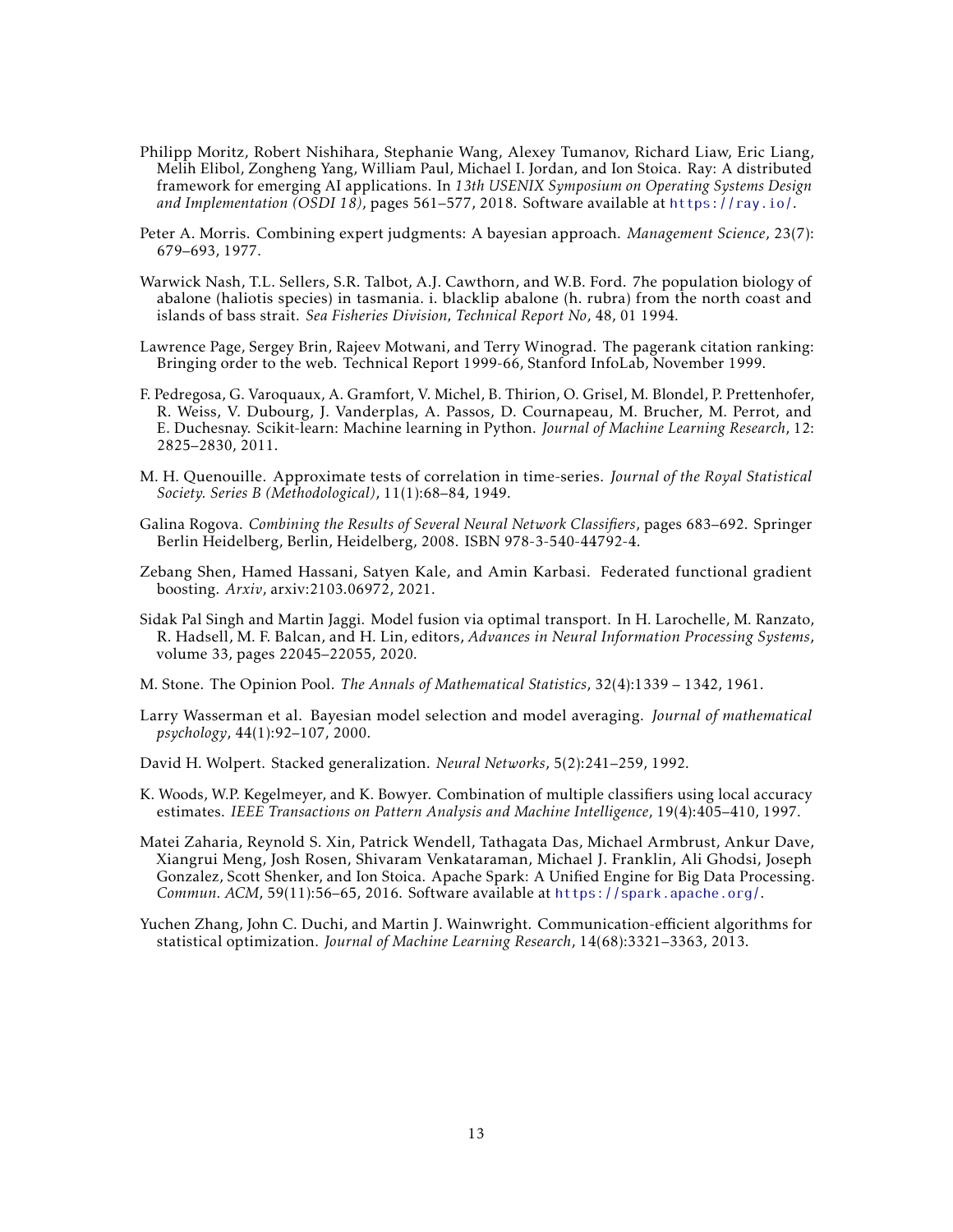## A Proofs

For some of our proofs we will use a Markov chain interpretation of the DeGroot mechanism, where the matrix *T* defines the transition probabilities of the Markov chain. By definition of the trust scores, the rows of *T* sum to one. Moreover, the entries are all positive, so this is an aperiodic, irreducible Markov chain and hence has a unique stationary distribution, given by the solution  $w$  to the linear system  $w = Tw$  [e.g., [Häggström,](#page-11-17) [2002\]](#page-11-17). Furthermore, *T* has a unique largest left-eigenvector with eigenvalue 1. It will be convenient for us to consider a Markov chain  $Z_0, Z_1, \ldots$  with transition matrix *T*, and  $Z_0$  drawn from the stationary distribution  $w$ .

*Proof of Proposition [3.1.](#page-5-1)* We prove the claim by induction on the number of consensus steps *t*. First, we have that  $p_i^{(0)}$  $j_i^{(0)} = f_1(x')$  for all  $i \in [K]$  by assumption. Suppose  $p_i^{(t)}$  $i_j^{(t)} = f_1(x')$  for all  $i \in [K]$ . Then,

$$
p_i^{(t+1)} = \sum_{j=1}^K \tau_{i,j} p_j^{(t)} = f_1(x')
$$

since the weights sum to 1.

*Proof of Proposition [3.2.](#page-5-2)* Using our Markov chain notation above, it suffices to show that

$$
P(Z_1 = j_1) \ge P(Z_1 = j_2).
$$

It is easy to see that this is the case since

$$
P(Z_1 = j_1 \mid Z_0 = i) \ge P(Z_1 = j_2 \mid Z_0 = i)
$$

for all  $i \in [K]$ .

*Proof of Proposition [3.3.](#page-5-3)* Using our Markov chain notation above, note that

$$
\max_{j} \{ P(Z_1 = i \mid Z_0 = j) \} \ge P(Z_1 = i) \ge \max_{j} \{ P(Z_1 = i \mid Z_0 = j) \}.
$$

The result follows.

*Proof of Proposition* [3.4.](#page-5-4) Note that in this case,  $1<sup>T</sup>T = 1$  (where 1 is the *K*-vector of all ones), so  $w = 1/n$  is the stationary state. П

*Proof of Theorem* [3.5.](#page-5-0) Choose any  $i \in [K]$ . We will show that  $\tau_{ij} \to 1/\text{MSE}^*_j$  in probability as  $n \to \infty$ . First, let  $x_1, \ldots, x_N \in \mathcal{D}_i$  be the  $N$  nearest neighbors to the test point  $x'$  in agent *i*'s data. We claim that

<span id="page-13-0"></span>
$$
\max_{m \in \{1, \dots, N\}} ||x_m - x'|| \to 0 \tag{6}
$$

in probability as  $n \to \infty$ . To see this, for  $\delta_0 > \delta > 0$ , note that  $P(||x_m - x'|| < \delta) = \epsilon$  for some  $\epsilon > 0$ , since the points in  $\mathcal{D}_i$  are an i.i.d. sample from a distribution supported in this ball. But then,

$$
P\left(\max_{m\in\{1,\ldots,N\}}||x_m - x'|| \ge \delta\right) = P(B < N)
$$

where *B* is distributed as a binomial with  $|\mathcal{D}_i|$  draws and success probability  $\epsilon$ . But

$$
P(B < N) = P\left(\frac{B - \epsilon |D_i|}{\sqrt{|D_i|} \epsilon (1 - \epsilon)} < \frac{N - \epsilon |D_i|}{\sqrt{|D_i|} \epsilon (1 - \epsilon)}\right)
$$

 $\Box$ 

 $\Box$ 

 $\Box$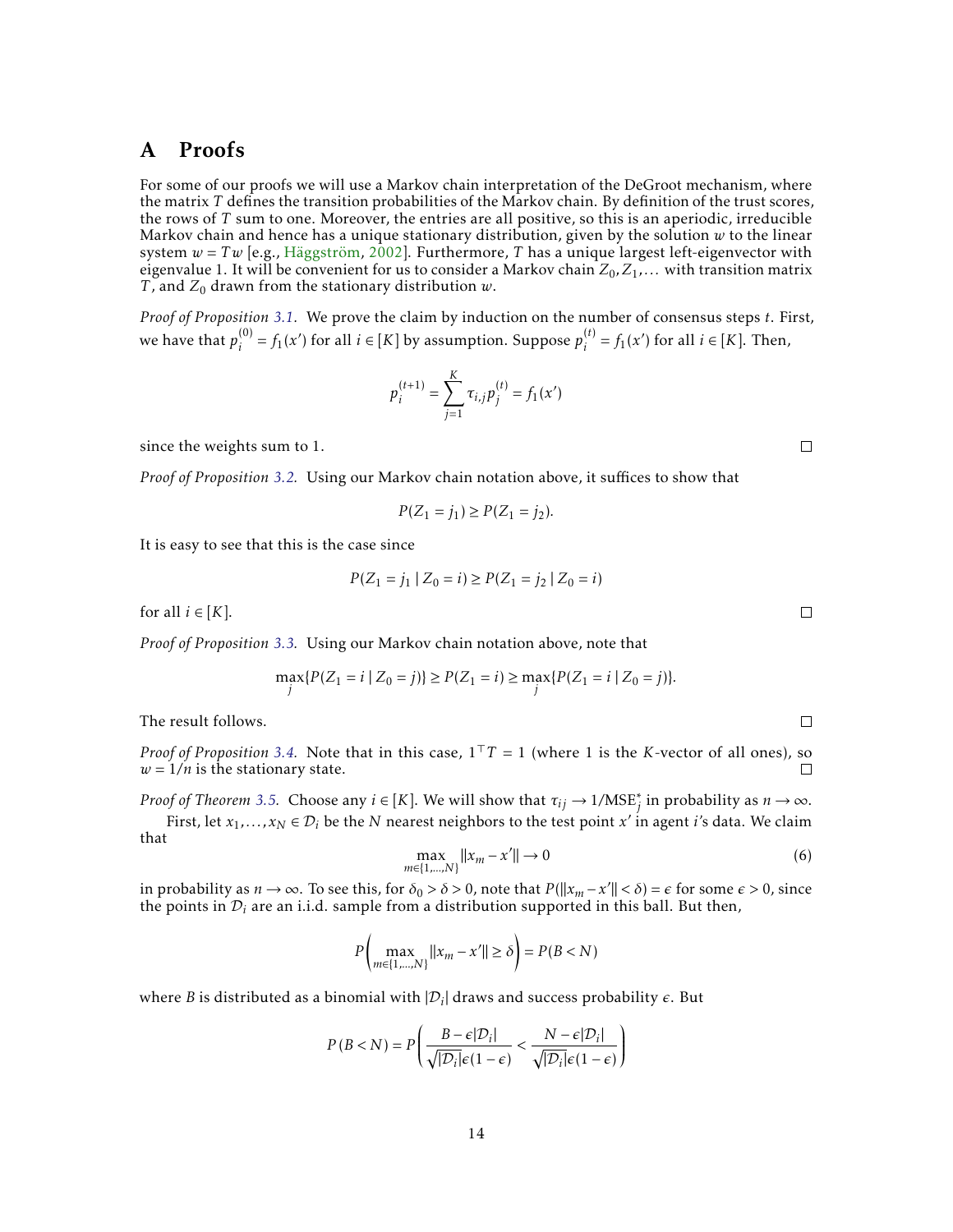By assumption the term  $N - \epsilon |D_i| / \sqrt{|D_i|} \epsilon (1 - \epsilon) \to -\infty$  as  $n \to \infty$  since  $N / |D_i| \to 0$ . Then, by the central limit theorem we conclude that

$$
P(B < N) \to 0
$$

as  $n \rightarrow \infty$ , and hence [\(6\)](#page-13-0) holds.

Next, let  $\mu(x) = \mathbb{E}[Y | X = x]$  and  $\sigma(x) = \text{Var}(Y | X = x)$  be the true mean and variance functions, respectively. For convenience, let  $B_\delta(x')$  be the ball of radius  $\delta$  centered at *x'*. We have

$$
\inf_{x \in B_{\delta}(x')} \{ \mu(x) - f_j(x) \}^2 + \sigma(x)^2 \} \leq \mathbb{E} \bigg[ 1/\tau_{i,j} \bigg| \max_{m \in \{1, \ldots, N\}} ||x_m - x'|| < \delta \bigg] \leq \sup_{x \in B_{\delta}(x')} \{ \mu(x) - f_j(x) \}^2 + \sigma(x)^2 \}.
$$

Note that the lower and upper bound both converge to  $MSE_j^*$  as  $\delta \to 0$ , by the continuity of  $\mu(x)$ ,  $f_j(x)$ and  $\sigma(x)$ . Similarly, the conditional variance of  $1/\tau_{i,j}$  is bounded by *C*/N for some constant *C*. Thus, by Chebyshev's inequality, there exist sequences  $c_1(n) \rightarrow 0$  and  $c_2(n) \rightarrow 0$  such that

$$
P(|\tau_{ij} - \text{MSE}^*_{j}| \ge c_1(n) | \max_{m \in \{1, \dots, N\}} ||x_m - x'|| < \delta
$$
  $\le c_2(n)$ .

Since the event  $\{\max_{m\in\{1,\ldots,N\}}||x_m-x'||<\delta\}$  has probability tending to 1 as *n* grows, this implies that  $1/\tau_{i,j} \rightarrow \text{MSE}_{j}^{*}$  in probability, as desired.

*Proof of Theorem [3.6.](#page-6-1)* For this distribution, we wish to find weights  $\tilde{w}$  solving the following:

$$
\tilde{w} := \underset{w \in \mathbb{R}^k, 1^{\top} w = 1}{\arg \min} \mathbb{E}_{(\tilde{X}, \tilde{Y})} \left[ \left( \tilde{Y} - \sum_{k=1}^{K} w_k f_k^*(\tilde{X}) \right)^2 \right].
$$

Expanding the right side, we have

$$
\mathbb{E}_{(\tilde{X},\tilde{Y})}\left[\left(\tilde{Y}-\sum_{k=1}^{K}w_{k}f_{k}^{*}(\tilde{X})\right)^{2}\right]=\mathbb{E}_{(\tilde{X},\tilde{Y})}\left[\left(\sum_{k=1}^{K}w_{k}(\tilde{Y}-f_{k}^{*}(\tilde{X}))\right)^{2}\right]
$$
\n
$$
=\text{Var}\left(\sum_{k=1}^{K}w_{k}(\tilde{Y}-f_{k}^{*}(\tilde{X}))\right)
$$
\n
$$
=\sum_{k=1}^{K}\text{Var}\left(w_{k}(\tilde{Y}-f_{k}^{*}(\tilde{X}))\right)
$$
\n
$$
+2\sum_{1\leq k_{1}\n
$$
=\sum_{k=1}^{K}w_{k}^{2}\text{Var}\left(\tilde{Y}-f_{k}^{*}(\tilde{X})\right)
$$
$$

With this expression, one can easily verify that the optimal *w* is then

$$
\tilde{w}_k = 1/\text{Var}\left(\tilde{Y} - f_k^*(\tilde{X})\right).
$$

Lastly, we claim that

$$
\operatorname{Var}\left(\tilde{Y} - f_k^*(\tilde{X})\right) \to \operatorname{MSE}_k^*
$$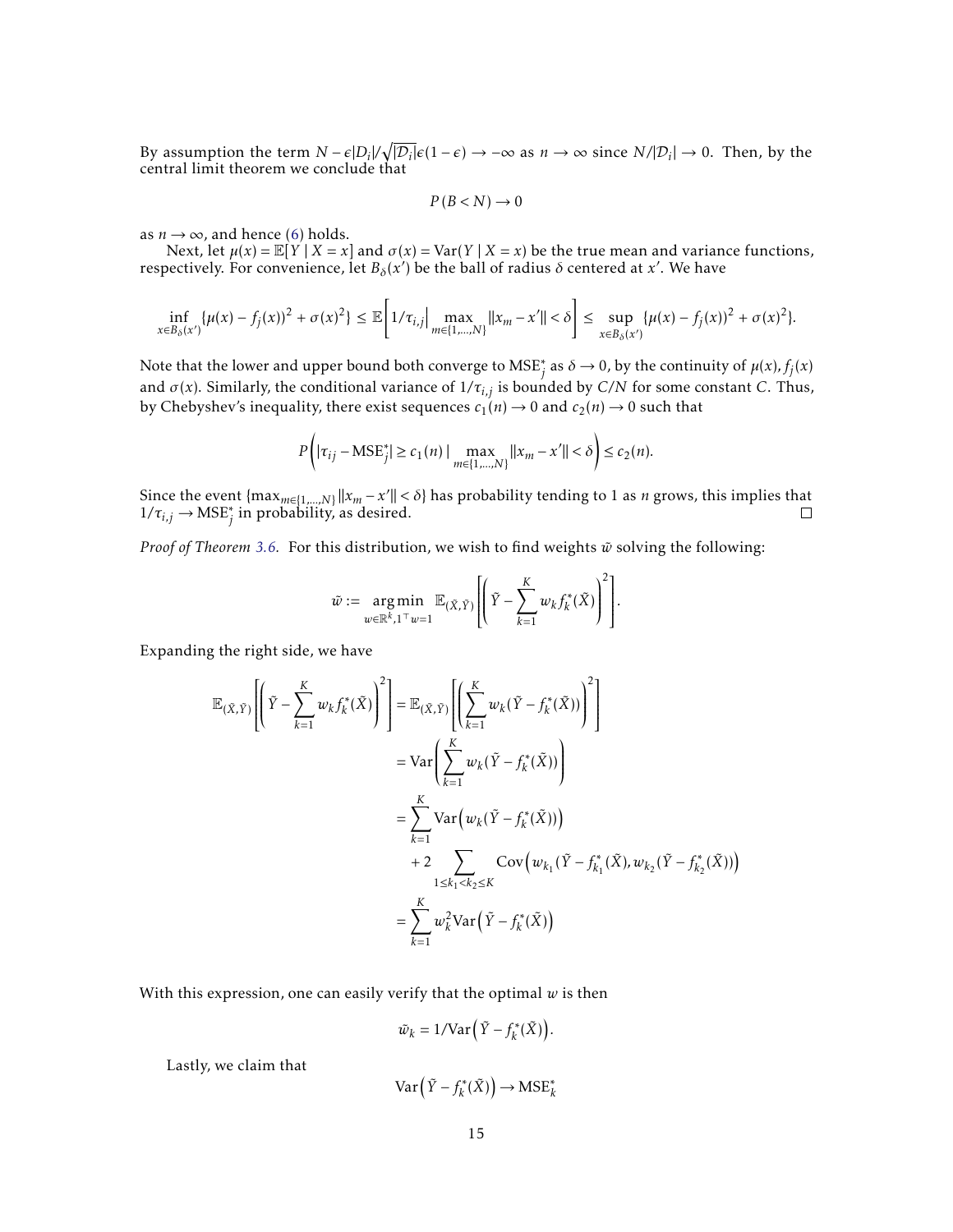as  $\delta \rightarrow 0$ . This follows from the decomposition

$$
\text{Var}\left(\tilde{Y} - f_k^*(\tilde{X})\right) = \mathbb{E}\left[\text{Var}\left(\tilde{Y} - f_k^*(\tilde{X}) \mid \tilde{X}\right)\right] + \text{Var}\left(\mathbb{E}[\tilde{Y} - f_k^*(\tilde{X}) \mid \tilde{X}]\right).
$$

By assumption, the conditional mean and variance are continuous functions of *x*, so the first term in the sum converges to  $MSE^*_{k}$  as  $\delta \to 0$ . Likewise, the second term in the sum converges to 0. This completes the proof.

 $\Box$ 

# <span id="page-15-1"></span>B Estimating the Standard Error

In this section, we develop a standard errors estimator for the collective prediction  $p^*(x')$  resulting from Algorithm [1.](#page-4-2) Our proposal is a special case of jackknife standard error estimates, where we consider the agents to be the independent samples from a super-population of agents (this probabilistic interpretation is useful to precisely discuss standard errors but is not needed elsewhere in our work). Our error bars will thus measure how stable the consensus prediction is to the observed collection of agents. In the collective prediction setting, this is an attractive target of inference because it can be estimated without requiring any assumptions about how the agents gather data, their models and training procedure. As a result, our standard error estimate is entirely agnostic to the behavior of the agents, is decentralized, and requires minimal communication—it requires no additional model queries above what was already done in Algorithm [1.](#page-4-2)

<span id="page-15-0"></span>Algorithm 2 DeGroot Jackknife

- 1: **Input:** Pre-trained *K* agents  $f_1, \dots, f_K$  with local training dataset  $D_k, k \in [K]$ ; neighborhood size *m*; test point *x* .
- 2: Construct trust matrix *T* as in Algorithm [1.](#page-4-2)
- 3: for  $i = 1, 2, ..., K$  do
- 4: Create submatrix  $T^{(i)}$
- 5: Find *v* such that  $vT^{(i)} = v$  by power iteration.
- 6: Form collective prediction  $p_{-i}^*(x') = \sum_{j \neq i} v_j f_j(x')$
- 7: end for
- 8: Return: Jackknife estimate of standard error at *x'*:

$$
\widehat{\text{SE}}(x') = \sqrt{\frac{K-1}{K} \sum_{i=1}^{K} \left( p_{-i}^*(x') - \bar{p}^*(x') \right)^2},
$$

where  $\bar{p}^*(x') = \frac{1}{K} \sum_{i=1}^K p^*_{-i}(x')$  is the average delete-one prediction at *x'*.

Turning to the details, recall that  $T$  is the matrix of trust scores, and let  $T^{(i)}$  be the principal submatrix of *T* formed by deleting row *i* and column *i*, renormalized so that each row sums to one. That is*, T<sup>(i)</sup>* is the trust matrix if agent *i* is removed from our collection of agents. The idea is that we run DeGroot aggregation with agent *i* deleted; i.e., we find the collective prediction  $p_{-i}^*(x')$  of the remaining *K* − 1 agents. Then, by looking at the variability of these predictions with different agents removed, we can quantify the stability of the procedure. Specifically, we take the sample standard deviation of these quantities, scaled by  $\sqrt{(K-1)^2/K}$ : the scaling prescribed by the theory of the jackknife estimator [\[Efron and Tibshirani,](#page-11-15) [1993\]](#page-11-15). We state this procedure formally in Algorithm [2.](#page-15-0)

Importantly, this calculation does not require any additional model evaluations above what is required to perform the consensus prediction; this algorithm only requires constructing the matrix *T* and knowing the predictions  $f_j(x')$ , which were already needed in Algorithm [1.](#page-4-2) Thus, estimating  $T$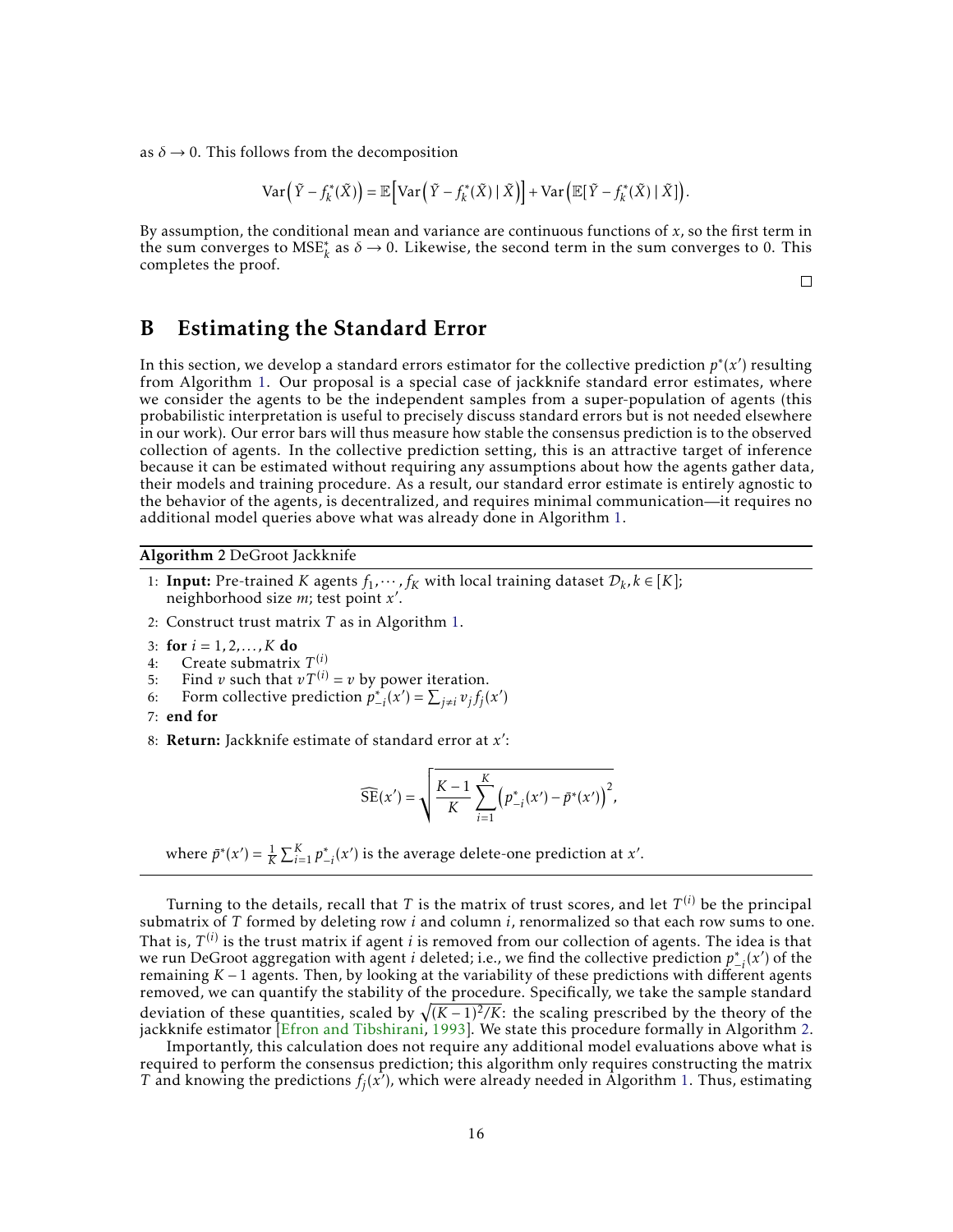the standard error has no additional information-sharing requirement; it requires only a modest extra amount of computation.

See Figure [8](#page-19-1) for an empirical demonstration of these error bars on our synthetic example from Section [4.1.](#page-7-0)

# C Details on algorithm implementation

In this section we discuss some practical considerations when implementing Algorithm [1.](#page-4-2)

*Step 4.* For our experiments we have chosen the Euclidean distance metric, and a fixed number *N* of datapoints to determine  $\mathcal{D}_i(x')$ . To find the *N* nearest neighbors we have used the sklearn unsupervised NearestNeighbors classifier from sklearn.neighbors. Note that this step could be adjusted to use other distance metrics specific to the modality of the data. In particular, for higher dimensional data such as images a careful choice of distance metric will become crucial.

*Step 9.* In this step the agents iteratively refine their predictions by pooling other agents predictions to reach a consensus, as described in Section [2.1.](#page-3-1) These pooling iterations can be executed in a fully decentralized manner, or the consensus weights can be evaluated via the power method at one of the nodes that gets access to all the trust scores in order to construct the matrix *T* from  $\{\tau_{i,j}\}_{i,j\in[K]}$ . The best implementation will depend on the requirements of your application. For our experiments we have chosen the centralized evaluation for convenience. Around  $t_p = 30$ power iterations are usually far sufficient to reach a consensus. Given that the number of agents is usually small (*<* 1000) this operation comes with little computational cost and we recommend to pick the number of iterations *t<sup>p</sup>* with sufficient margin to take advantage of the full potential of DeGroot aggregation. Alternatively, one might also implement a stopping criteria in the form of  $|p_i^{(t)}\>$  $\binom{(t)}{j} - p_j^{(t-1)}$  $|f^{(t-1)}|$  ≤ tol that is checked independently by each agent  $j ∈ [K]$  after every round.

*Step 10.* For every test point the algorithm returns the consensus prediction  $p^*(x')$ . If Step 9 has fully converged we have  $p_j = p^*$  for all *j* and we can return any of the individual agents predictions. However, to get a robust procedure, even if the individual beliefs have not fully converged, we return  $p^* = \frac{1}{K} \sum_j p_j$  instead.

## D Additional Experimental Details and Evaluations

The code is written in Python and for model training, as well as the nearest neighbor computation we use the built-in functionalities of Sklearn [\[Pedregosa et al.,](#page-12-14) [2011\]](#page-12-14).

### <span id="page-16-0"></span>D.1 Evaluation on Synthetic Data

For the synthetic setup the true label is determined by a logistic function, as described in Section [4.1,](#page-7-0) where we choose  $\alpha = [1,1]$ . The features of agent k are distributed according to a multi-variate Gaussian distribution with mean  $\mu_k$  and each model then fits a linear function to it's training data. We use the following default experimental configuration: we choose the means as  $\mu_1 = [-3, -4]$ ,  $\mu_2 = [-2, -2], \mu_3 = [-1, -1], \mu_4 = [0, 0], \mu_5 = [3, 2],$  the covariance of the local data as  $\Sigma_k = \Sigma =$  I and the variance in the label noise as  $\sigma_Y = 0.1$ . The resulting local linear fits are illustrated in Figure [4](#page-17-0) where we see that individual models approximate the true labeling function in different regions of the input space. The accuracy as a function of *ξ* is illustrated in Figure [1](#page-1-0) in the introduction.

#### Additional Evaluations:

*A) Sensitivity of DeGroot to hyperparameter N.* In Figure [5](#page-17-1) we demonstrate how the performance of Algorithm [1](#page-4-2) in this synthetic setting changes with the number of neighbors *N* used for local validation for two different levels of label noise. Overall we find that the performance of DeGroot is not very sensitive to the choice of *N*, whereas the optimal regime of values for *N* increases with the noise in the data. In general, we recommend choosing *N* to corresponds to approximately 1−10% of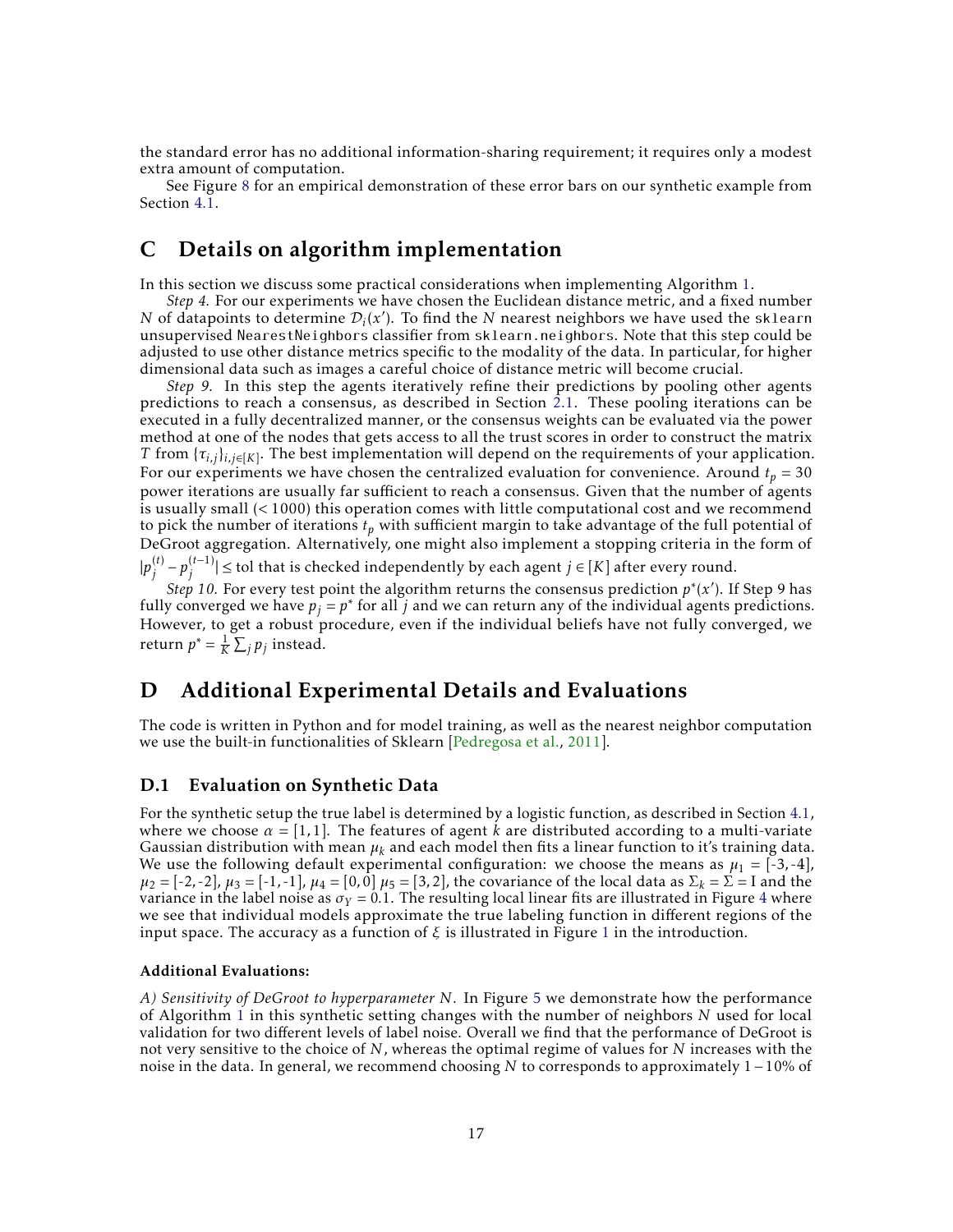<span id="page-17-0"></span>

Figure 4: (agents' local models)*. Local linear models fit by individual agents for the default experimental configuration.*

<span id="page-17-1"></span>

Figure 5: (Performance vs. number of neighbors)*. Synthetic data experiment comparing DeGroot to model averaging (M-avg) for two different noise levels (σ<sup>Y</sup> ) in the training data labels. Gray dashed line indicate the default value in our experiments.*

the available data, with a hard lower-bound on *N*, bounding it away from 1. For later investigations on real data we pick *N* to be 1% of the partition size.

*B) Varying overlap in local data partitions.* In Figure [6](#page-18-0) we investigate how the performance of DeGroot changes in comparison to M-avg for varying overlap in the local data partitions. Therefore we vary the covariance  $\Sigma_k = \text{I}\sigma^2$  in the feature distribution of the individual agents, while keeping the means  $\mu_k$  fixed. We find that for larger values of  $\sigma^2$  there is less to gain for DeGroot since models are less specialized, although the gains remains significant up to  $\sigma^2$  = 10. We further see that if the variance in the data is very small and the local datasets are not sufficiently covering the feature space, the local cross-validation procedure and the adaptivity of the DeGroot procedure start to suffer.

*C) Alternative pooling operations.* In Figure [7](#page-18-1) we aim to provide additional insights into the effect of DeGroot's iterative procedure to find consensus and aggregate the individual predictions. In Figure [2b](#page-7-3) we have shown how the accuracy of individual agents improves with the number of pooling iterations in the DeGroot procedure. After around 20 iterations the agents have reached consensus. In Figure [7](#page-18-1) we compare the accuracy of the predictions obtained through DeGroot to alternative ways of aggregating the local MSE values and trust scores into a single weight vector. These baselines are constructed for diagnostic purpose to demonstrate the value of using power iterations instead of an alternative procedure.

The first method, denoted *τ*-avg takes the mean of the trust scores *τij* across all agents *i* to obtain the weights  $w_i$  of agent *j* on the final prediction. As shown in Figure [7a](#page-18-2)  $\tau$ -avg performs significantly worse than DeGroot on our synthetic example, and achieves an overall MSE of 9e<sup>-3</sup> which is 20× larger than DeGroot. This shows that the DeGroot agents find a better collective prediction through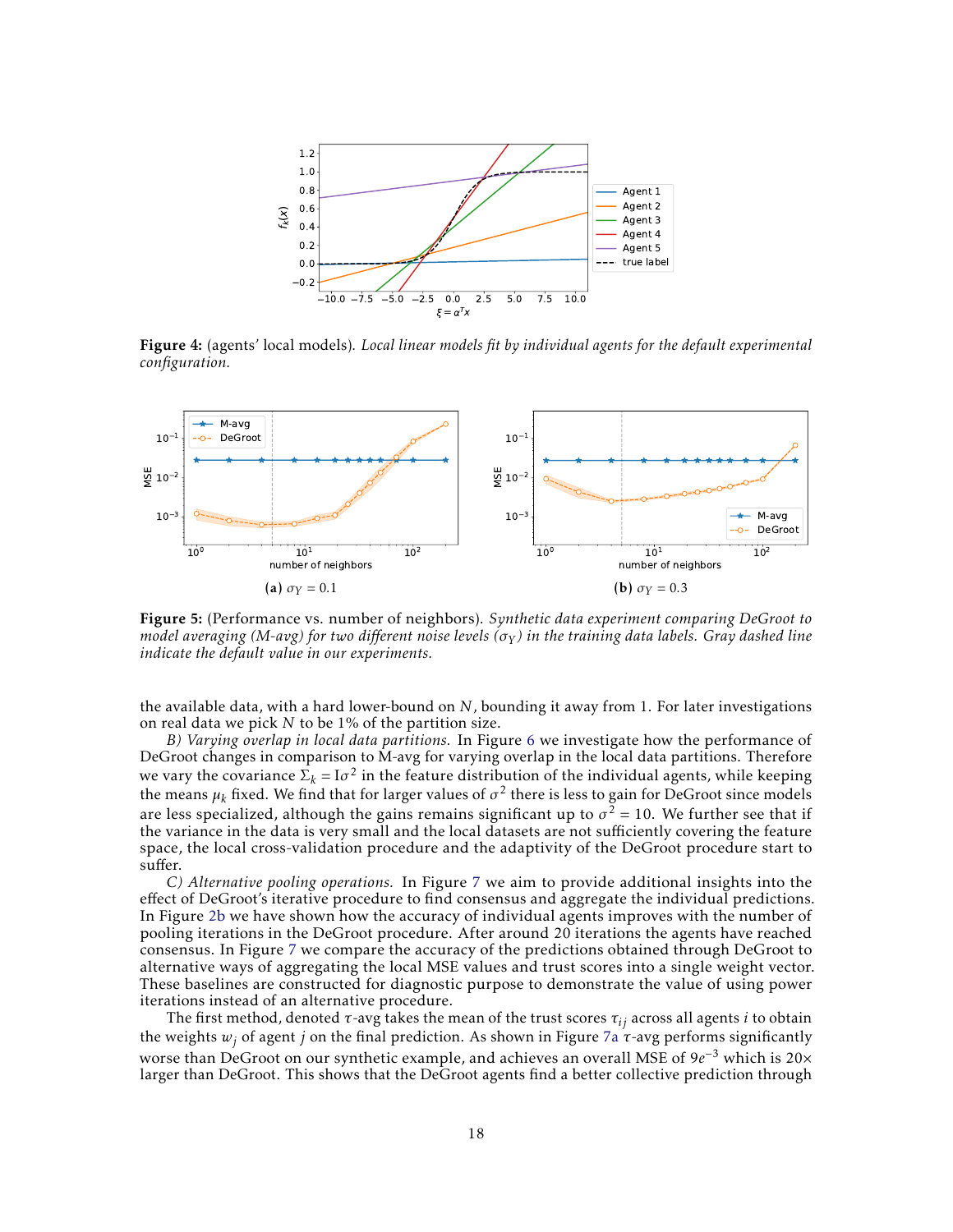<span id="page-18-0"></span>

Figure 6: (Varying overlap in data partitions)*. Comparing DeGroot to classical model averaging (M-avg) for varying covariance* Σ*<sup>k</sup>* = *Iσ* 2 *in the feature distribution, keeping the means µ<sup>k</sup> fixed. Gray dashed line indicate the default value in our experiments.*

<span id="page-18-2"></span><span id="page-18-1"></span>

Figure 7: (Alternative aggregation schemes)*. (a) Comparison of DeGroot to τ-avg that average the trust scores across all agents to obtain the weights of the individual agents. (b) Comparison of DeGroot to MSE-avg that performs inverse-MSE weighting based on the aggregated MSE values cross the local datasets. Experiments serve for diagnosis purpose and are conducted on the synthetic setup outlined in Section [4.1.](#page-7-0)*

iterative pooling than they would by averaging their beliefs after only a single round of pooling.

The second method first averages the local MSE values of each agent across the different datasets as  $\overline{\text{MSE}}_j = \sum_i \text{MSE}_{i,j}$  and then obtains the weights through inverse-MSE weighting as  $w_j = 1/\overline{\text{MSE}}_j$ . Similar to *τ*-avg, this alternative procedure performs significantly worse than DeGroot, and acheives an MSE of  $1e^{-2}$ .

*D) DeGroot Jackknife.* Finally, in Figure [8,](#page-19-1) we evaluate the error bars for our predictions using the Jackknife procedure proposed in Algorithm [2](#page-15-0) for the test points evaluated in Figure [2a.](#page-7-2) Here, we report the predictions as a function of *ξ*, as well as the standard error [\(5\)](#page-6-2). We find that the standard errors are relatively small in the center, but increase at the edges of the space. This makes sense: on the edges of the space there is only one agent with good prediction accuracy, so the final consensus prediction is not stable to the deletion of any one agent. To validate this explanation further, in the right panel we increase the spread of the training points for each agent, so that the agents' training data overlap more. As expected, the standard errors are now much smaller—because there are multiple agents with training data in most regions, the procedure is more stable.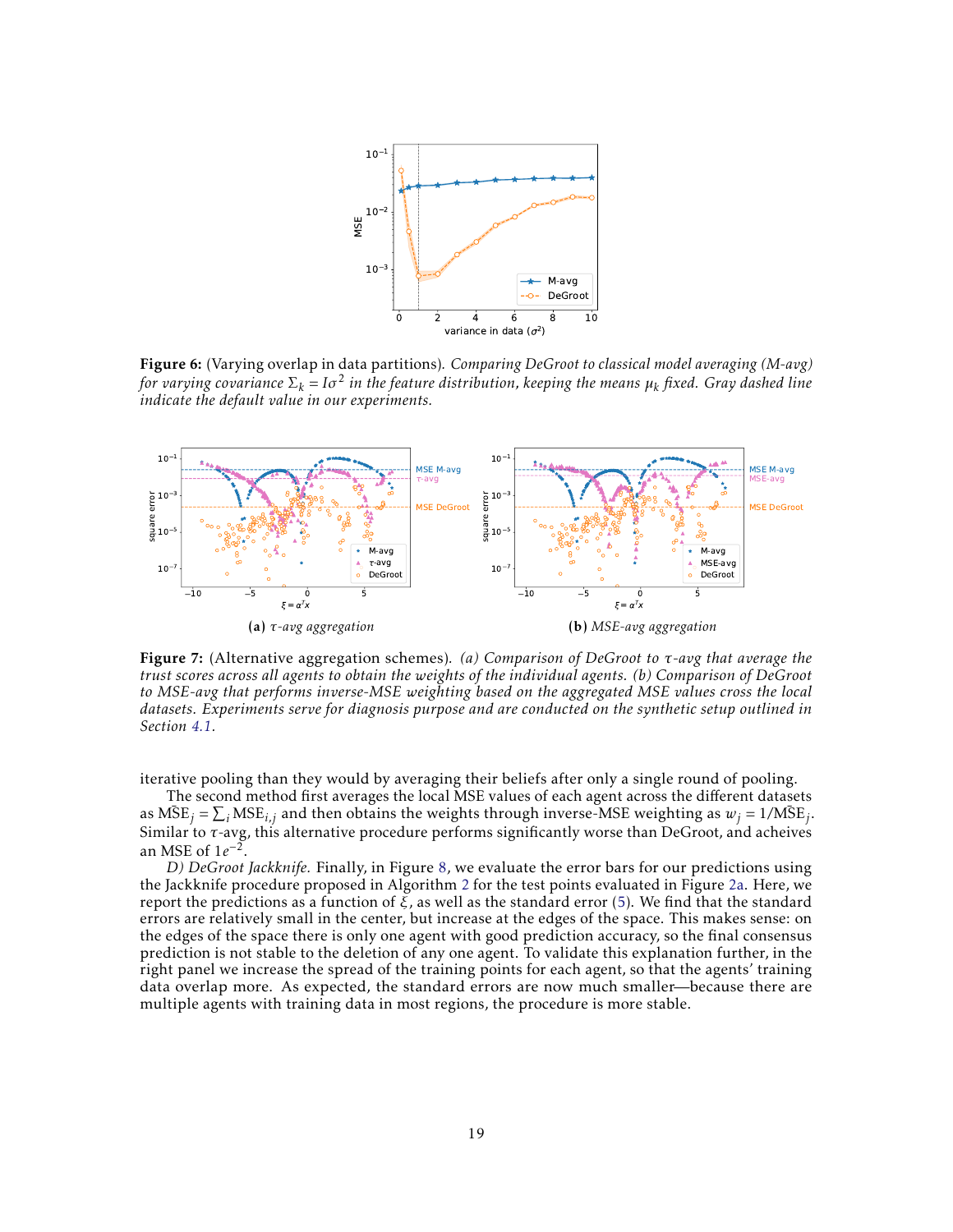<span id="page-19-1"></span>

Figure 8: (DeGroot Jackknife)*. Evaluations of error bars using the decentralized Jackknife procedure proposed in Algorithm [2.](#page-15-0) The test points correspond to the same 200 test points visualized in Figure [2a.](#page-7-2) For (a) we use the standard configuration, and for (b) we increase the covariance of the local training datasets by a factor of* 5*, i.e.*  $\Sigma_k = 5$  *I.* 

### <span id="page-19-0"></span>D.2 Evaluation on Real Data

*Datasets.* The specifications of the datasets used for our experiments in Section [4.2](#page-8-0) can be found in Table [2.](#page-19-2) The datasets have been downloaded from libsvm [\[Fan,](#page-11-16) [2011\]](#page-11-16) and are used without any additional preprocessing, apart from the boston dataset that is normalized for neural network training. The boston housing price data [\[Dua and Gra](#page-11-18)ff, [2017\]](#page-11-18) and the E2006 datasets [\[Kogan](#page-11-19) [et al.,](#page-11-19) [2009\]](#page-11-19) have continuous outcome variables. Abalone [\[Dua and Gra](#page-11-18)ff, [2017\]](#page-11-18) has integer values outcomes from 1 − 29, YearPrediction [\[Dua and Gra](#page-11-18)ff, [2017\]](#page-11-18) has integer valued year numbers from 1922 − 2011, and the labels of cpusmall correspond to integers from 0 − 99.

<span id="page-19-2"></span>Table 2: *Regression datasets used for evaluation, downloaded from [\[Fan,](#page-11-16) [2011\]](#page-11-16).*

|                | # samples # featues |      |
|----------------|---------------------|------|
| Boston         | 506                 | 13   |
| E2006          | 16087               | 3308 |
| Abalone        | 4077                | 8    |
| cpusmall       | 8192                | 12   |
| YearPrediction | 463715              | 90   |

#### Details on Benchmark Study in Table [1:](#page-9-0)

*Baselines.* We compare DeGroot to three baselines: M-avg, CV-static, CV-dynamic. The three methods describe different approaches to determine the weight  $w_i$  of each model on the final prediction  $p(x') = \sum_j w_j f_j(x')$ . (M-avg) corresponds to the most natural baseline of equally weighted averaging with  $w_j = \frac{1}{K}$  for all  $j \in [K]$ . This baseline that is optimal if models are unbiased and have equal variance. (CV-static) and (CV-adaptive) are two methods that have access to additional hold-out data to evaluate the predictive accuracy MSE*<sup>j</sup>* of each model *j* ∈ [*K*] and determine the weights *w<sup>j</sup>* . As the name says (CV-static) uses static weights, and (CV-adaptive) uses an adaptive weighting scheme. Similar to DeGroot both methods use weights that are inversely proportional to the MSE of the models: 1*/*MSE*<sup>j</sup>*

$$
w_j = \frac{1/\text{MSE}_j}{\sum_j 1/\text{MSE}_j}
$$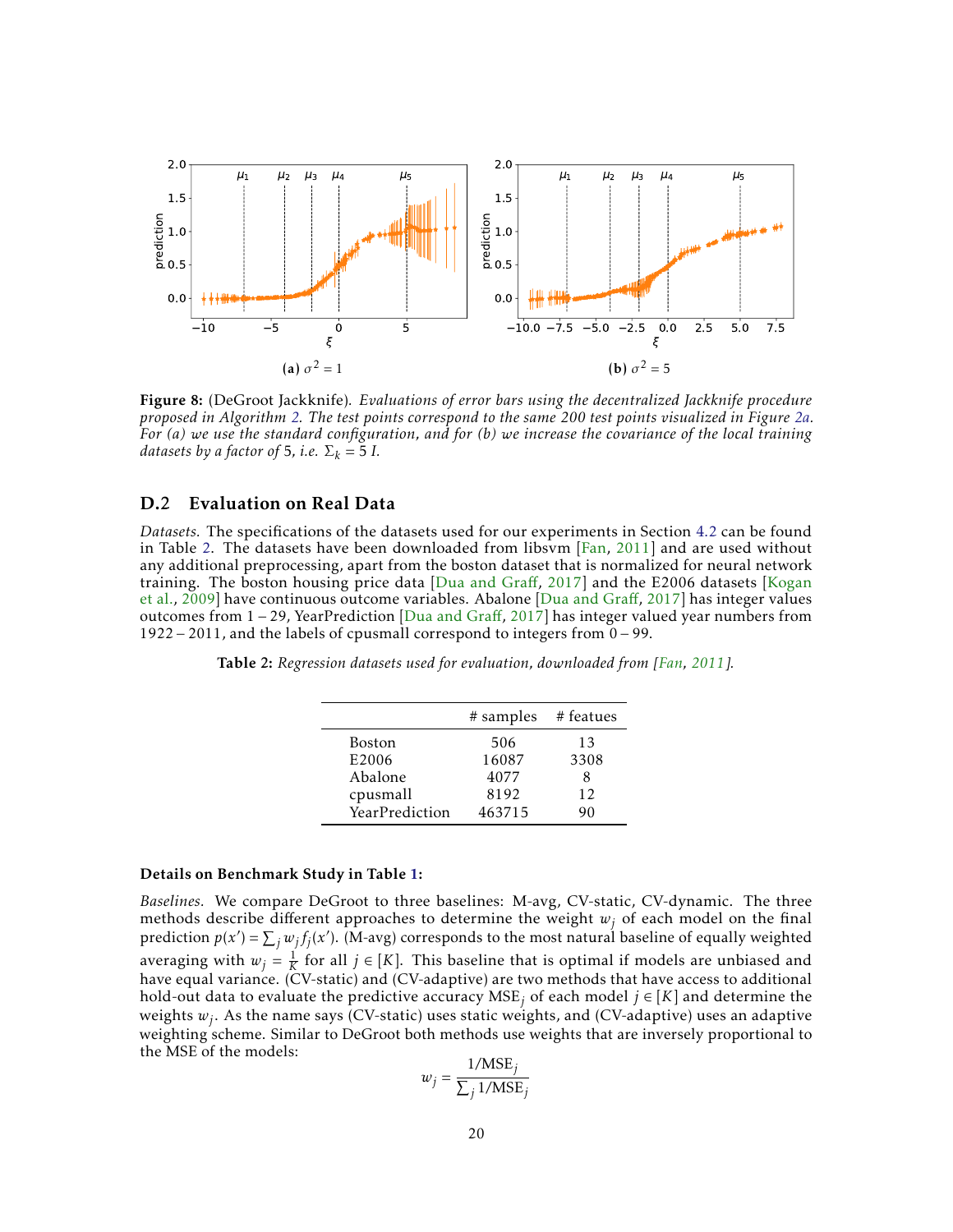In CV-static MSE*<sup>j</sup>* is evaluated on the hold-out data, and in CV-adaptive MSE*<sup>j</sup>* is evaluated on a subset of the hold-out data, composing of the *N* closest points to x'. We use the same distance measure, and number of neighbors *N* as we use to perform cross-validation on the individual agents in DeGroot. Our goal is to minimize potential confounding for a most meaningful comparative investigation.

*Evaluation.* In all experiments the data is first randomly partitioned into train,test and validation data. The validation data is completely ignored by DeGroot and M-avg and only used for CV-static and CV-adaptive. The size of the hold-out data is equal to the size of one data partition. We use  $n_{test}$  = max(0.15*n*,500) test samples. For every random split all methods are evaluated on the same set of local models. We tune the hyparparameter of each model using a rough hyperparameter search upfront, but our main goal is not to get optimal accuracy with each individual model, but rather to investigate how the different aggregation procedures can deal with (resonable) given models. Hyperparameters are reported in Table [1.](#page-9-0)

*Models.* For training of the models we use the built in model classes for scikit-learn [\[Pe](#page-12-14)[dregosa et al.,](#page-12-14) [2011\]](#page-12-14). Ridge and Lasso are imported from sklearn.linear\_model and the hyperparameter  $\lambda$  corresponds to the regularizer strength. For the DTR we use the DecisionTreeRegressor from sklearn.tree where the hyperparameter max\_depth corresponds to the maximum depth of the regression tree. For the neural network (NN) we use the MLPRegressor class from sklearn.neural\_network, it uses relu activation by default, and we choose two hidden layers with 8 neurons each, and *α* corresponds to the regularization strength. All other parameters are set to their default values. Whenever a NN model has not converged within the given number of iterations (500 for E2006 and 200 for boston) the model is nevertheless included in the ensemble since the purpose of this study is the evaluate how the different schemes deal with given models that might be heterogeneous in terms of quality.

*Confidence Intervals.* The reported confidence intervals are over the randomness in the data splitting and partitioning, they show one standard deviation from the mean.

#### Additional Evaluations:

*Heterogeneity.* We perform additional evaluations with the different approaches of achieving heterogeneity described in Section [4.2.](#page-8-0) In Figure [9](#page-20-0) and Figure [10](#page-21-0) we show results for ridge regression on the abalone, boston and cpusmall dataset. The gain of DeGroot over M-avg consistently grows with the degree of heterogeneity.

<span id="page-20-0"></span>

Figure 9: (Label heterogeneity)*. Relative gain of DeGroot over M-avg. Same setting as Figure [3a](#page-8-2) for ridge regression on different datasets. We depict the performance of the individual models in the ensemble using the shaded green area, the upper edge corresponds to the best and the lower edge to the worst performing model, the green line indicating the average performance across the models.*

*Scalability.* In Figure [11](#page-21-1) we investigate the scaling of the DeGroot method on two different datasets. We show results for 1 up to 128 agents. The training data (after test set hold-out) is partitioned across the agents by partially sorting the label with  $p = 0.5$ . This means with increasing number of agents *K* the partitions get smaller. We choose the number of neighbors in DeGroot as